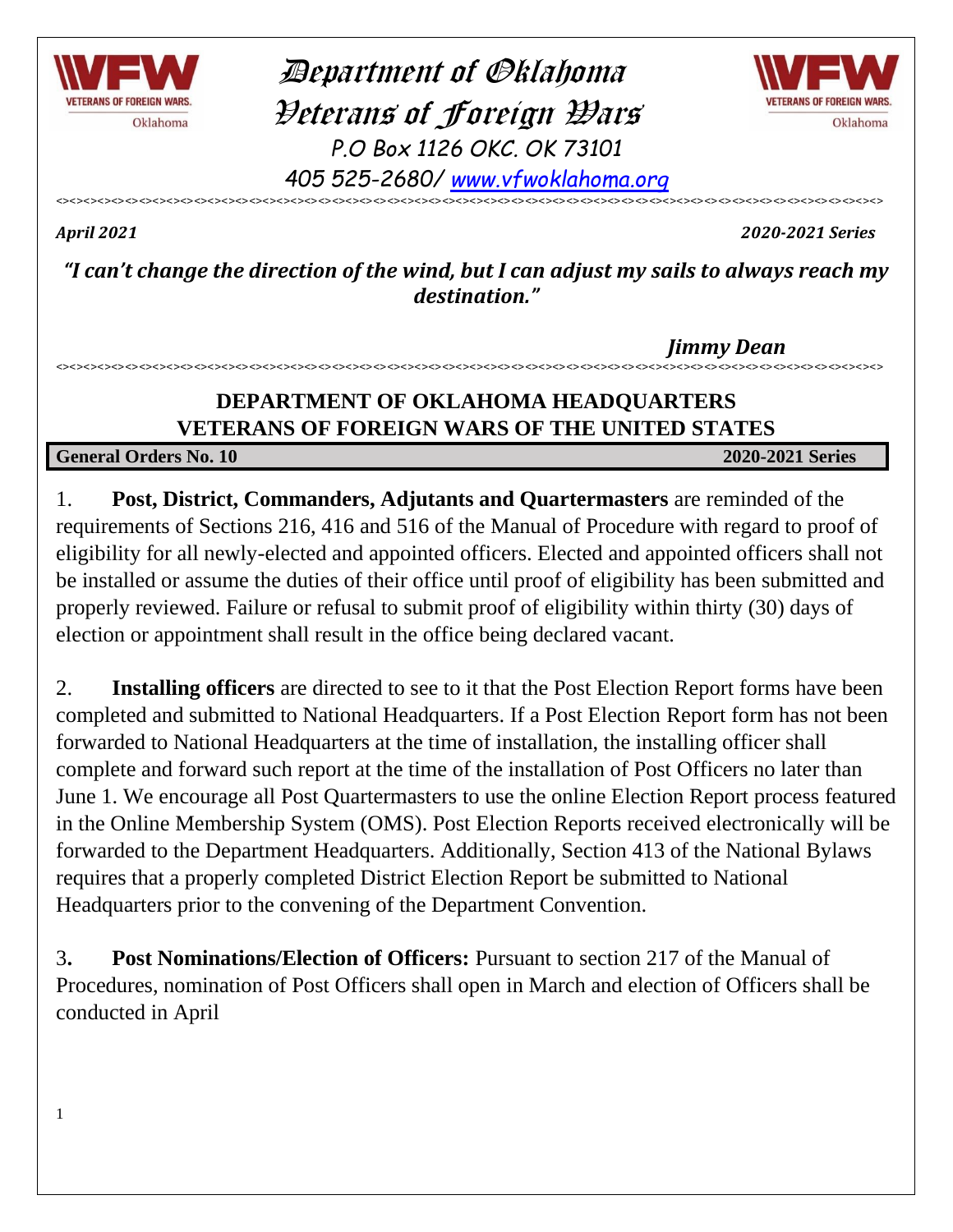4. **Section 218 of the Manual of Procedure requires** that the Post Commander shall see that the Post Trustees Reports of Audit are properly prepared and submitted each quarter.

5. **Attention of incoming Post Officers** is directed to Section 218 of the Manual of Procedure which outlines the duties of various Post Officers.

6. **Attention is called to the provisions of Section 703 of the National Bylaws** which require that each officer accountable for funds or property pursuant to any provision of these Bylaws shall be bonded with an indemnity company as surety in a sum at least equal to the amount of the liquid assets for which, so far as can be anticipated, they may be accountable. The bond premium shall be paid from the funds of the Veterans of Foreign Wars of the United States, Department, District, County Council or Post, as the case may be, to which each officer is accountable. The bonds of such accountable officers, in amount and as to surety, shall be approved by their respective units and held by their respective Commanders. The Commander of each unit shall be responsible for the proper and adequate bonding of all accountable officers in their unit.

## 7. **Pursuant to Article V, Sec 3 of the Department of Oklahoma, Veterans of Foreign Wars By-Laws**,

"A delegate registration fee established by the Council of Administration will be paid by each Post for every delegate to which it is entitled and by others authorized to cast a vote as defined by the National By-Laws. This fee may be increased/decreased at each succeeding convention by the Council of Administration. Said fees shall be paid to the State Quartermaster 15 days prior to the opening session of the Department Convention. Anyone wanting to register after this date will be accessed an additional fee of \$1.00 for each delegate registered. Post delegate fees are due and payable regardless of convention attendance. Post that do not pay prior to the convention will be assessed the delegate fees at the plus \$1.00 rate."

## 8. **Pursuant to Article V, Sec 5 of the Department of Oklahoma, Veterans of Foreign Wars By-Laws**,

"The following rules and regulations shall govern voting for elected officers and the Department Convention:

(a) The rotation of voting in the roll call of Posts shall be by the discretion of the State Commander.

- (b) The list of Post Delegates and Post Alternates to be honored must bear signatures of both the Post Commander and Post Adjutant.
- (c) At the time of voting, the Comrade casting the vote will have to announce their name and Post number for verification by the Credentials Committee.
- 2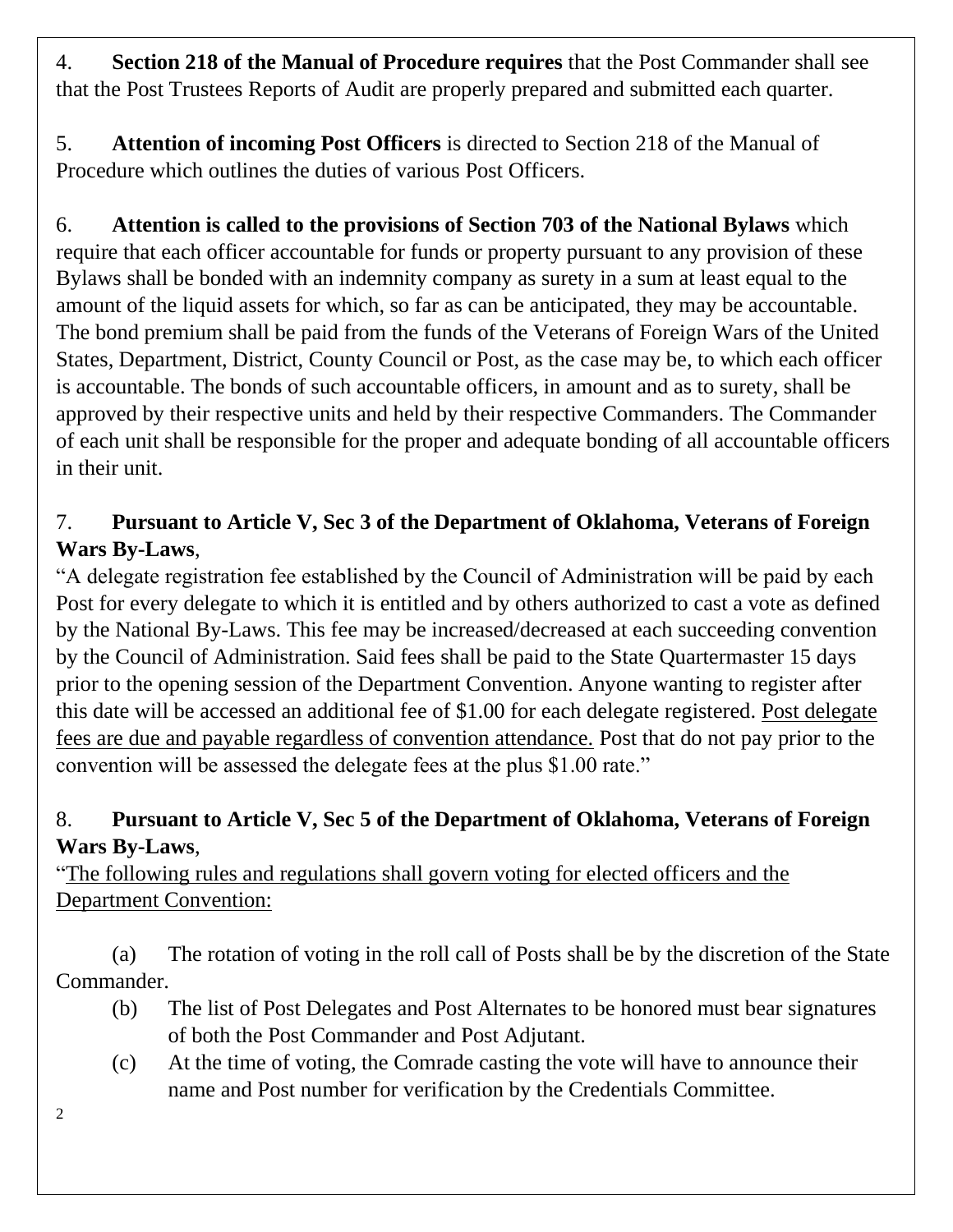(d) The Post Commander must be present and registered in order for his/her vote to be cast. In the absence of the Commander, the Senior Vice Commander may register in his/her place; in the absence of the Commander and Senior Vice Commander, the Junior Vice Commander may register.

## 9. **Pursuant to VFW National By-Laws and Manual of Procedures Sec 222, Delegates, District Convention & Meetings, Department and National Conventions.**

By-Laws, Sec 222,

- (a) Delegate strength shall be one for every thirty members or fraction thereof in good standing. Delegates and alternates shall be elected in accordance with the Manual of Procedure.
- (b)Delegates elected under this section shall not be considered instructed and may exercise full authority in the duty to be performed.
- (c) Each Post will pay, in accordance with its Department Bylaws, a delegate registration fee for each and every delegate to which the Post shall be entitled.
- (d)Each Post will pay, in advance, a National Convention registration fee of twenty five dollars (\$25) which shall entitle the Post to a packet of convention information and materials and one identified registered delegate for the National Convention. Each additional delegate attending the National Convention will pay a ten dollar (\$10) delegate fee. **NOTE: This National Convention Registration Fee of \$25.00 is paid directly to National HQ not the Dept of OK**. Post Quartermasters are encouraged to register their delegate on-line through the Online Membership System (OMS). Posts failing to comply with this provision will be considered delinquent and in arrears.

Manual of Procedure, Sec 222,

Delegates and alternates for the District Convention and Meetings, Department and National Conventions shall be elected at a regular meeting in April. Delegate strength will be based on members in good standing as of March 31<sup>st</sup>.

Delegates and alternates of each Post shall serve as delegates throughout the year provided they remain members in good standing in the respective Post within the District.

List of all Post within the Department, members in good standing as of 31 March 2021 and the number of delegates for each Post, and delegate fees is below. Any questions may be directed to the Department Quartermaster at [vfwhqokqm@outlook.com](mailto:vfwhqokqm@outlook.com) or 405.590- 8577.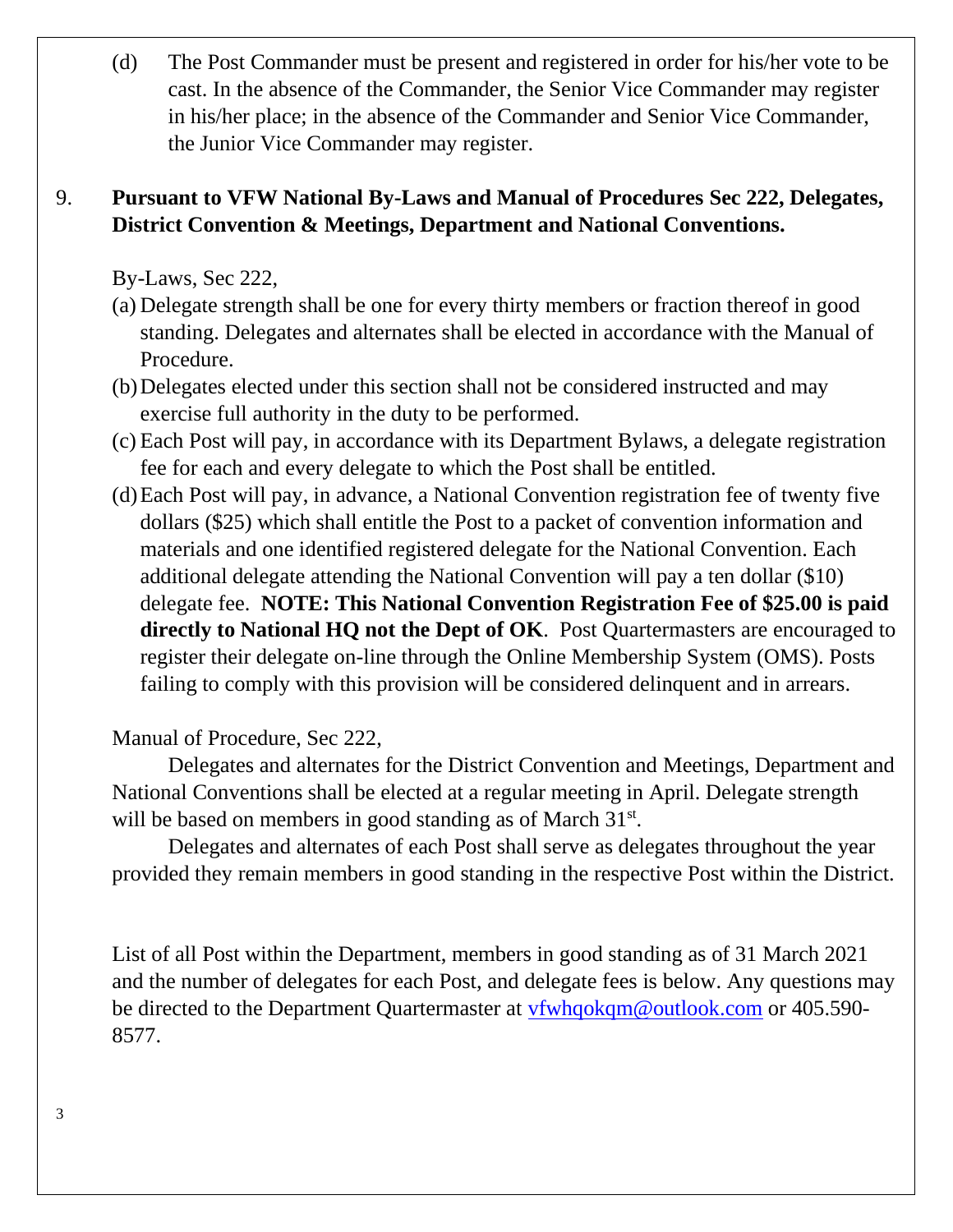| <b>DS</b><br>T | <b>POST</b><br># | <b>CITY</b>         | $3 - 31 -$<br>21<br>Good<br><b>Stand</b><br>Mem<br>b# | # of<br><b>Delegat</b><br>es | Pos<br>t<br>Cdr<br>Vot<br>e | <b>Delegat</b><br>e Fees<br>Due by<br>27 May<br>21 | Post<br>Cdr<br>Vote | Post +<br>Cdr<br>Vote<br><b>Dues</b><br>by $27$<br><b>May 21</b> | Late<br>Post<br><b>Dues</b><br><b>After</b><br>27 May<br>21 | <b>Late Post</b><br><b>Cdr Dues</b><br>After 27<br><b>May 21</b> | Late<br>Post &<br>Cdr<br><b>Dues</b> |
|----------------|------------------|---------------------|-------------------------------------------------------|------------------------------|-----------------------------|----------------------------------------------------|---------------------|------------------------------------------------------------------|-------------------------------------------------------------|------------------------------------------------------------------|--------------------------------------|
| 13             | 382              | <b>EL RENO</b>      | 346                                                   | 12                           | $\mathbf{1}$                | \$60.00                                            | \$5.                | \$65.00                                                          | \$72.00                                                     | \$6.00                                                           | \$78.00                              |
| $\overline{2}$ | 474              | <b>MUSKOGEE</b>     | 140                                                   | 5                            | $\mathbf{1}$                | \$25.00                                            | \$5.                | \$30.00                                                          | \$30.00                                                     | \$6.00                                                           | \$36.00                              |
| $\overline{7}$ | 539              | <b>HENRYETTA</b>    | 83                                                    | $\overline{\mathbf{3}}$      | $\mathbf{1}$                | \$15.00                                            | \$5                 | \$20.00                                                          | \$18.00                                                     | \$6.00                                                           | \$24.00                              |
| 5              | 577              | <b>TULSA</b>        | 394                                                   | 14                           | $\mathbf{1}$                | \$70.00                                            | \$5                 | \$75.00                                                          | \$84.00                                                     | \$6.00                                                           | \$90.00                              |
| 14             | 1015             | <b>ANADARKO</b>     | 28                                                    | 1                            | $\mathbf{1}$                | \$5.00                                             | \$5                 | \$10.00                                                          | \$6.00                                                      | \$6.00                                                           | \$12.00                              |
| $\overline{4}$ | 1048             | <b>BOSWELL</b>      | 19                                                    | $\mathbf{1}$                 | $\mathbf{1}$                | \$5.00                                             | \$5                 | \$10.00                                                          | \$6.00                                                      | \$6.00                                                           | \$12.00                              |
| 7              | 1098             | <b>MC ALESTER</b>   | 300                                                   | 10                           | $\mathbf{1}$                | \$50.00                                            | \$5                 | \$55.00                                                          | \$60.00                                                     | \$6.00                                                           | \$66.00                              |
| 8              | 1118             | <b>CUSHING</b>      | 121                                                   | 5                            | $\mathbf{1}$                | \$25.00                                            | \$5                 | \$30.00                                                          | \$30.00                                                     | \$6.00                                                           | \$36.00                              |
| 7              | 1189             | <b>OKMULGEE</b>     | 110                                                   | $\overline{\mathbf{4}}$      | $\mathbf{1}$                | \$20.00                                            | \$5                 | \$25.00                                                          | \$24.00                                                     | \$6.00                                                           | \$30.00                              |
| 14             | 1192             | <b>DUNCAN</b>       | 218                                                   | 8                            | $\mathbf{1}$                | \$40.00                                            | \$5                 | \$45.00                                                          | \$48.00                                                     | \$6.00                                                           | \$54.00                              |
| 15             | 1193             | <b>LAWTON</b>       | 241                                                   | $\boldsymbol{9}$             | $\mathbf{1}$                | \$45.00                                            | \$5                 | \$50.00                                                          | \$54.00                                                     | \$6.00                                                           | \$60.00                              |
| 4              | 1198             | <b>COALGATE</b>     | 34                                                    | $\overline{\mathbf{c}}$      | $\mathbf{1}$                | \$10.00                                            | \$5                 | \$15.00                                                          | \$12.00                                                     | \$6.00                                                           | \$18.00                              |
| 8              | 1201             | <b>PONCA CITY</b>   | 180                                                   | $6\phantom{1}6$              | $\mathbf{1}$                | \$30.00                                            | \$5                 | \$35.00                                                          | \$36.00                                                     | \$6.00                                                           | \$42.00                              |
| 10             | 1202             | <b>ADA</b>          | 27                                                    | $\mathbf{1}$                 | $\mathbf{1}$                | \$5.00                                             | \$5                 | \$10.00                                                          | \$6.00                                                      | \$6.00                                                           | \$12.00                              |
| 10             | 1317             | <b>SHAWNEE</b>      | 334                                                   | 12                           | $\mathbf{1}$                | \$60.00                                            | \$5                 | \$65.00                                                          | \$72.00                                                     |                                                                  |                                      |
| 8              | 1320             | <b>SAPULPA</b>      | 120                                                   | $\overline{\mathbf{4}}$      | $\mathbf{1}$                | \$20.00                                            | \$5                 | \$25.00                                                          | \$24.00                                                     | \$6.00                                                           | \$30.00                              |
| 15             | 1335             | <b>WOODWARD</b>     | 126                                                   | 5                            | $\mathbf{1}$                | \$25.00                                            | \$5                 | \$30.00                                                          | \$30.00                                                     | \$6.00                                                           | \$36.00                              |
| 9              | 1719             | <b>CHANDLER</b>     | 56                                                    | 2                            | $\mathbf{1}$                | \$10.00                                            | \$5                 | \$15.00                                                          | \$12.00                                                     | \$6.00                                                           | \$18.00                              |
| 8              | 1843             | <b>GLENCOE</b>      | 81                                                    | 3                            | $\mathbf{1}$                | \$15.00                                            | \$5                 | \$20.00                                                          | \$18.00                                                     | \$6.00                                                           | \$24.00                              |
| 8              | 2027             | <b>STILLWATER</b>   | 108                                                   | 4                            | $\mathbf{1}$                | \$20.00                                            | \$5                 | \$25.00                                                          | \$24.00                                                     | \$6.00                                                           | \$30.00                              |
| 9              | 2270             | <b>ENID</b>         | 170                                                   | $\boldsymbol{6}$             | $\mathbf{1}$                | \$30.00                                            | \$5                 | \$35.00                                                          | \$36.00                                                     | \$6.00                                                           | \$42.00                              |
| 1              | 2592             | <b>BERNICE</b>      | 93                                                    | $\overline{\mathbf{4}}$      | $\mathbf{1}$                | \$20.00                                            | \$5                 | \$25.00                                                          | \$24.00                                                     | \$6.00                                                           | \$30.00                              |
| 13             | 2847             | <b>ALVA</b>         | 43                                                    | 2                            | $\mathbf{1}$                | \$10.00                                            | \$5                 | \$15.00                                                          | \$12.00                                                     | \$6.00                                                           | \$18.00                              |
| 8              | 2855             | <b>BLACKWELL</b>    | 116                                                   | 4                            | 1                           | \$20.00                                            | \$5                 | \$25.00                                                          | \$24.00                                                     | \$6.00                                                           | \$30.00                              |
| 5              | 2976             | <b>CLAREMORE</b>    | 242                                                   | 9                            | $\mathbf{1}$                | \$45.00                                            | \$5                 | \$50.00                                                          | \$54.00                                                     | \$6.00                                                           | \$60.00                              |
| 5              | 3077             | <b>COLLINSVILLE</b> | 75                                                    | 3                            | 1                           | \$15.00                                            | \$5                 | \$20.00                                                          | \$18.00                                                     | \$6.00                                                           | \$24.00                              |
| $\overline{7}$ | 3085             | <b>HARTSHORNE</b>   | 49                                                    | $\overline{2}$               | $\mathbf{1}$                | \$10.00                                            | \$5                 | \$15.00                                                          | \$12.00                                                     | \$6.00                                                           | \$18.00                              |
|                |                  | <b>LOCUST</b>       |                                                       |                              |                             |                                                    |                     |                                                                  |                                                             |                                                                  |                                      |
| $\mathbf{1}$   | 3573             | <b>GROVE</b>        | 75                                                    | 3                            | 1                           | \$15.00                                            | \$5                 | \$20.00                                                          | \$18.00                                                     | \$6.00                                                           | \$24.00                              |
| 10             | 3608             | <b>BLANCHARD</b>    | 108                                                   | 4                            | 1                           | \$20.00                                            | \$50                | \$25.00                                                          | \$24.00                                                     | \$6.00                                                           | \$30.00                              |
| 3              | 3649             | <b>WILBURTON</b>    | 162                                                   | 6                            | $\mathbf{1}$                | \$30.00                                            | \$5                 | \$35.00                                                          | \$36.00                                                     | \$6.00                                                           | \$42.00                              |
| 8              | 3656             | <b>BRISTOW</b>      | 67                                                    | 3                            | 1                           | \$15.00                                            | \$5                 | \$20.00                                                          | \$18.00                                                     | \$6.00                                                           | \$24.00                              |
| $\overline{4}$ | 3658             | <b>ANTLERS</b>      | 31                                                    | 2                            | $\mathbf{1}$                | \$10.00                                            | \$5                 | \$15.00                                                          | \$12.00                                                     | \$6.00                                                           | \$18.00                              |
| 15             | 3669             | <b>ELK CITY</b>     | 57                                                    | 2                            | $\mathbf{1}$                | \$10.00                                            | \$5                 | \$15.00                                                          | \$12.00                                                     | \$6.00                                                           | \$18.00                              |
| 5              | 3689             | <b>SAND SPRINGS</b> | 37                                                    | $\overline{2}$               | $\mathbf{1}$                | \$10.00                                            | \$5                 | \$15.00                                                          | \$12.00                                                     | \$6.00                                                           | \$18.00                              |
| $\mathbf{1}$   | 3698             | <b>WESTVILLE</b>    | 28                                                    | 1                            | 1                           | \$5.00                                             | \$5                 | \$10.00                                                          | \$6.00                                                      | \$6.00                                                           | \$12.00                              |
| 1              | 3707             | <b>TAHLEQUAH</b>    | 60                                                    | 2                            | $\mathbf{1}$                | \$10.00                                            | \$5                 | \$15.00                                                          | \$12.00                                                     | \$6.00                                                           | \$18.00                              |
| $\overline{4}$ | 3916             | <b>DURANT</b>       | 112                                                   | 4                            | $\mathbf{1}$                | \$20.00                                            | \$5                 | \$25.00                                                          | \$24.00                                                     | \$6.00                                                           | \$30.00                              |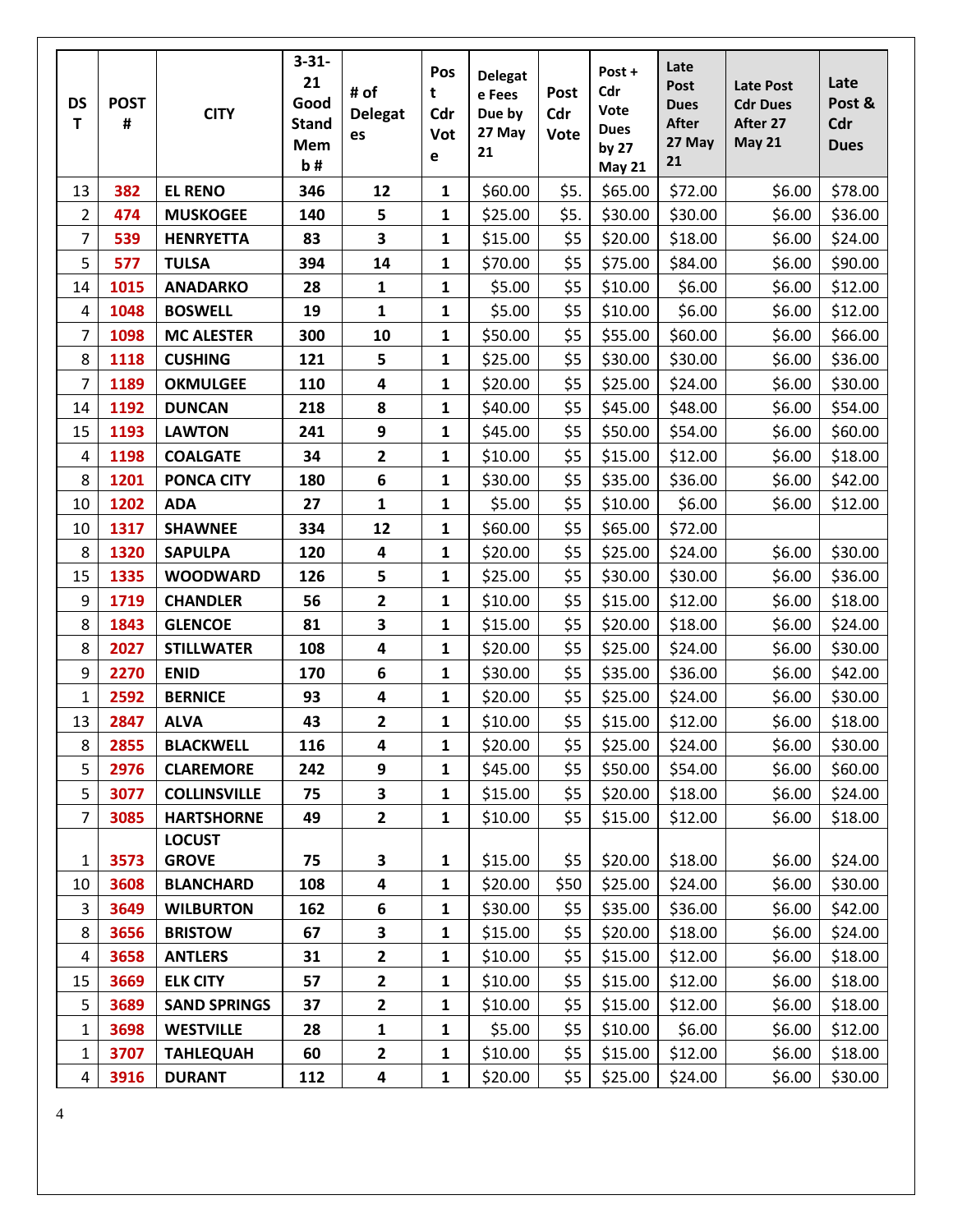| 3              | 4446 | <b>STIGLER</b>      | 105 | 4              | 1            | \$20.00 | \$5 | \$25.00 | \$24.00 | \$6.00 | \$30.00 |
|----------------|------|---------------------|-----|----------------|--------------|---------|-----|---------|---------|--------|---------|
| 13             | 4465 | <b>CLINTON</b>      | 85  | 3              | 1            | \$15.00 | \$5 | \$20.00 | \$18.00 | \$6.00 | \$24.00 |
| 3              | 4518 | <b>SALLISAW</b>     | 90  | 3              | $\mathbf{1}$ | \$15.00 | \$5 | \$20.00 | \$18.00 | \$6.00 | \$24.00 |
| 14             | 4574 | <b>ARDMORE</b>      | 144 | 5              | 1            | \$25.00 | \$5 | \$30.00 | \$30.00 | \$6.00 | \$36.00 |
| 9              | 4578 | <b>GUTHRIE</b>      | 159 | 6              | $\mathbf{1}$ | \$30.00 | \$5 | \$35.00 | \$36.00 | \$6.00 | \$42.00 |
|                |      | <b>WEBBERS</b>      |     |                |              |         |     |         |         |        |         |
| 7              | 4609 | <b>FALLS</b>        | 26  | 1              | 1            | \$5.00  | \$5 | \$10.00 | \$6.00  | \$6.00 | \$12.00 |
| 4              | 4777 | <b>IDABEL</b>       | 114 | 4              | $\mathbf{1}$ | \$20.00 | \$5 | \$25.00 | \$24.00 | \$6.00 | \$30.00 |
| 4              | 4859 | <b>ATOKA</b>        | 31  | $\mathbf{2}$   | 1            | \$10.00 | \$5 | \$15.00 | \$12.00 | \$6.00 | \$18.00 |
| 4              | 4869 | <b>TISHOMINGO</b>   | 55  | $\overline{2}$ | 1            | \$10.00 | \$5 | \$15.00 | \$12.00 | \$6.00 | \$18.00 |
| 15             | 4876 | <b>ALTUS</b>        | 660 | 22             | $\mathbf{1}$ | \$110   | \$5 | \$115   | \$132   | \$6.00 | \$138   |
| 3              | 4884 | <b>SPIRO</b>        | 76  | 3              | 1            | \$15.00 | \$5 | \$20.00 | \$18.00 | \$6.00 | \$24.00 |
| 14             | 4888 | <b>MARLOW</b>       | 30  | 1              | $\mathbf{1}$ | \$5.00  | \$5 | \$10.00 | \$6.00  | \$6.00 | \$12.00 |
| 10             | 4890 | <b>NORMAN</b>       | 104 | 4              | 1            | \$20.00 | \$5 | \$25.00 | \$24.00 | \$6.00 | \$30.00 |
| 9              | 4938 | <b>EDMOND</b>       | 116 | 4              | 1            | \$20.00 | \$5 | \$25.00 | \$24.00 | \$6.00 | \$30.00 |
| 14             | 5263 | <b>FORT SILL</b>    | 616 | 21             | $\mathbf{1}$ | \$105   | \$5 | \$110   | \$126   | \$6.00 | \$132   |
| 1              | 5307 | <b>SALINA</b>       | 62  | 3              | 1            | \$15.00 | \$5 | \$20.00 | \$18.00 | \$6.00 | \$24.00 |
| 4              | 5805 | <b>FORT TOWSON</b>  | 13  | 1              | $\mathbf{1}$ | \$5.00  | \$5 | \$10.00 | \$6.00  | \$6.00 | \$12.00 |
| 13             | 5914 | <b>THOMAS</b>       | 13  | $\mathbf{1}$   | $\mathbf{1}$ | \$5.00  | \$5 | \$10.00 | \$6.00  | \$6.00 | \$12.00 |
| 13             | 6141 | <b>FAIRVIEW</b>     | 29  | $\mathbf{1}$   | $\mathbf{1}$ | \$5.00  | \$5 | \$10.00 | \$6.00  | \$6.00 | \$12.00 |
|                |      | <b>WEATHERFOR</b>   |     |                |              |         |     |         |         |        |         |
| 13             | 6143 | D                   | 81  | 3              | 1            | \$15.00 | \$5 | \$20.00 | \$18.00 | \$6.00 | \$24.00 |
| 15             | 7092 | <b>BOISE CITY</b>   | 26  | 1              | 1            | \$5.00  | \$5 | \$10.00 | \$6.00  | \$6.00 | \$12.00 |
| 5              | 7180 | <b>OWASSO</b>       | 156 | 6              | $\mathbf{1}$ | \$30.00 | \$5 | \$35.00 | \$36.00 | \$6.00 | \$42.00 |
| 10             | 7192 | <b>MIDWEST CITY</b> | 198 | 7              | 1            | \$35.00 | \$5 | \$40.00 | \$42.00 | \$6.00 | \$48.00 |
| 12             | 7203 | <b>OKEENE</b>       | 23  | 1              | $\mathbf{1}$ | \$5.00  | \$5 | \$10.00 | \$6.00  | \$6.00 | \$12.00 |
| 5              | 7441 | <b>MANNFORD</b>     | 84  | 3              | 1            | \$15.00 | \$5 | \$20.00 | \$18.00 | \$6.00 | \$24.00 |
| 9              | 7740 | <b>CRESCENT</b>     | 39  | 2              | 1            | \$10.00 | \$5 | \$15.00 | \$12.00 | \$6.00 | \$18.00 |
| 8              | 7966 | <b>PAWNEE</b>       | 20  | $\mathbf{1}$   | 1            | \$5.00  | \$5 | \$10.00 | \$6.00  | \$6.00 | \$12.00 |
| 5              | 7977 | <b>SKIATOOK</b>     | 64  | 3              | 1            | \$15.00 | \$5 | \$20.00 | \$18.00 | \$6.00 | \$24.00 |
| 4              | 8316 | <b>HUGO</b>         | 53  | 2              | $\mathbf{1}$ | \$10.00 | \$5 | \$15.00 | \$12.00 | \$6.00 | \$18.00 |
| 1              | 8380 | <b>GROVE</b>        | 141 | 5              | 1            | \$25.00 | \$5 | \$30.00 | \$30.00 | \$6.00 | \$36.00 |
| 3              | 8384 | <b>MULDROW</b>      | 118 | 4              | $\mathbf{1}$ | \$20.00 | \$5 | \$25.00 | \$24.00 | \$6.00 | \$30.00 |
| 3              | 8403 | <b>HEAVENER</b>     | 38  | 2              | 1            | \$10.00 | \$5 | \$15.00 | \$12.00 | \$6.00 | \$18.00 |
| 14             | 8580 | <b>ELGIN</b>        | 51  | 2              | $\mathbf{1}$ | \$10.00 | \$5 | \$15.00 | \$12.00 | \$6.00 | \$18.00 |
| 15             | 8676 | <b>HOLLIS</b>       | 17  | 1              | $\mathbf{1}$ | \$5.00  | \$5 | \$10.00 | \$6.00  | \$6.00 | \$12.00 |
| 10             | 8706 | <b>MOORE</b>        | 126 | 5              | 1            | \$25.00 | \$5 | \$30.00 | \$30.00 | \$6.00 | \$36.00 |
| $\overline{7}$ | 8798 | <b>EUFAULA</b>      | 304 | 11             | $\mathbf{1}$ | \$55.00 | \$5 | \$60.00 | \$66.00 | \$6.00 | \$72.00 |
| 5              | 9126 | <b>GLENPOOL</b>     | 20  | $\mathbf{1}$   | $\mathbf{1}$ | \$5.00  | \$5 | \$10.00 | \$6.00  | \$6.00 | \$12.00 |
|                |      | <b>OKLAHOMA</b>     |     |                |              |         |     |         |         |        |         |
| 9              | 9265 | <b>CITY</b>         | 402 | 14             | $\mathbf{1}$ | \$70.00 | \$5 | \$75.00 | \$84.00 | \$6.00 | \$90.00 |
| 10             | 9969 | <b>DEL CITY</b>     | 241 | 9              | $\mathbf{1}$ | \$45.00 | \$5 | \$50.00 | \$54.00 | \$6.00 | \$60.00 |
|                | 1009 |                     |     |                |              |         |     |         |         |        |         |
| 1              | 9    | <b>DEWEY</b>        | 114 | 4              | $\mathbf{1}$ | \$20.00 | \$5 | \$25.00 | \$24.00 | \$6.00 | \$30.00 |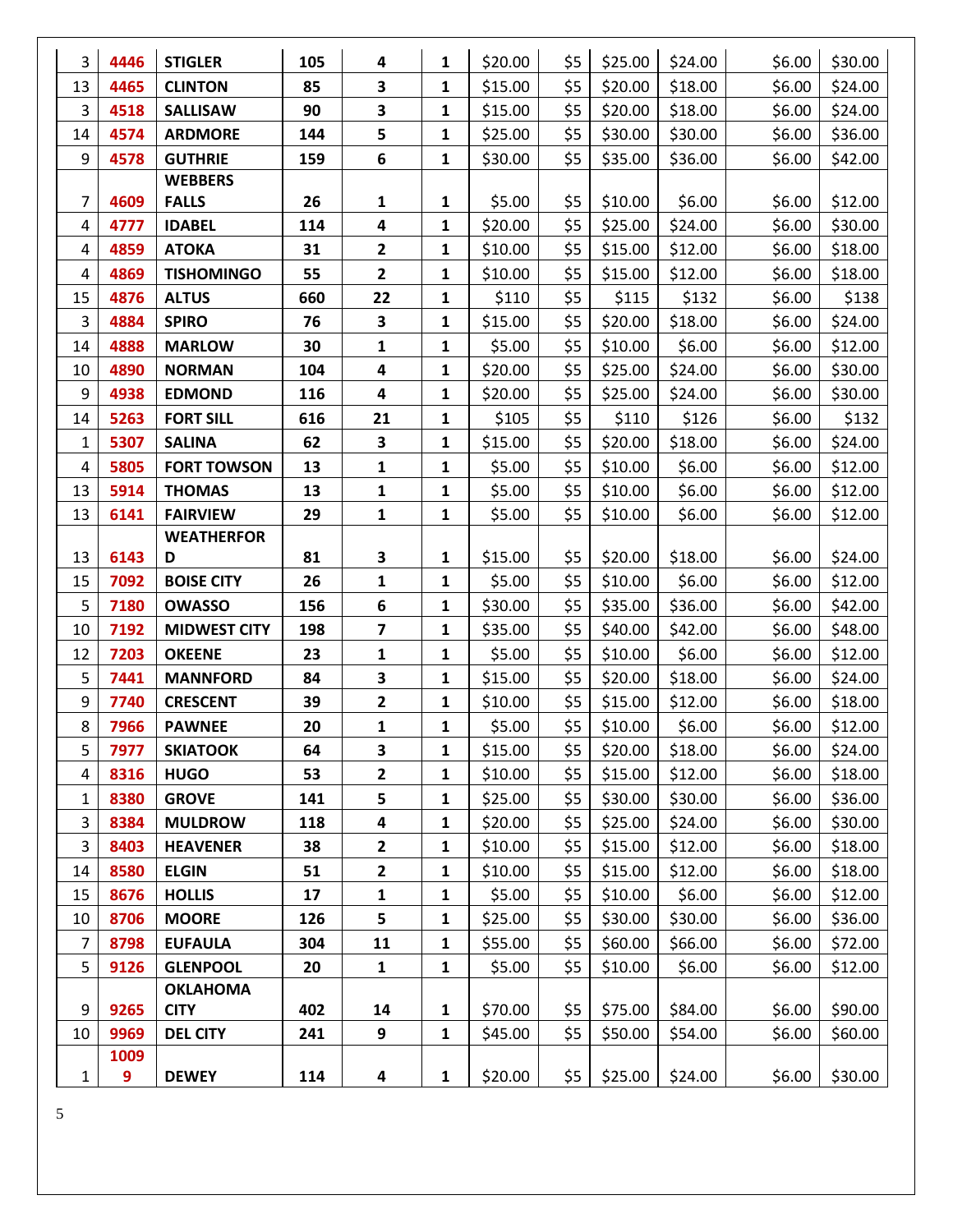|    | 1082 |                  |     |                         |   |         |     |         |         |        |         |
|----|------|------------------|-----|-------------------------|---|---------|-----|---------|---------|--------|---------|
| 1  | 9    | <b>STILWELL</b>  | 16  | 1                       | 1 | \$5.00  | \$5 | \$10.00 | \$6.00  | \$6.00 | \$12.00 |
|    | 1087 | <b>OKLAHOMA</b>  |     |                         |   |         |     |         |         |        |         |
| 10 | 6    | <b>CITY</b>      | 37  | $\overline{\mathbf{c}}$ | 1 | \$10.00 | \$5 | \$15.00 | \$12.00 | \$6.00 | \$18.00 |
|    | 1088 | <b>BROKEN</b>    |     |                         |   |         |     |         |         |        |         |
| 5  |      | <b>ARROW</b>     | 128 | 5                       | 1 | \$25.00 | \$5 | \$30.00 | \$30.00 | \$6.00 | \$36.00 |
|    | 1119 |                  |     |                         |   |         |     |         |         |        |         |
| 10 | 4    | <b>KONAWA</b>    | 173 | 6                       | 1 | \$30.00 | \$5 | \$35.00 | \$36.00 | \$6.00 | \$42.00 |
|    | 1120 |                  |     |                         |   |         |     |         |         |        |         |
| 14 | 1    | <b>CHICKASHA</b> | 20  | 1                       | 1 | \$5.00  | \$5 | \$10.00 | \$6.00  | \$6.00 | \$12.00 |
|    | 1153 |                  |     |                         |   |         |     |         |         |        |         |
| 14 | 9    | <b>DAVIS</b>     | 16  | 1                       | 1 | \$5.00  | \$5 | \$10.00 | \$6.00  | \$6.00 | \$12.00 |
|    | 1210 |                  |     |                         |   |         |     |         |         |        |         |
| 10 | 3    | <b>LEXINGTON</b> | 34  | 2                       | 1 | \$10.00 | \$5 | \$15.00 | \$12.00 | \$6.00 | \$18.00 |

## 10. **ATTENTION DISTRICT & POST COMMANDERS:**

## **ALL STATE POST AND DISTRICT CHECKLISTS:**

Please take note of the All-State District checklist & the All-State Post checklist that are an attachment in this month's email along with these General Orders. **Due to the change in convention dates,** CHECKLISTS ARE DUE TO THIS HEADQUARTERS NLT 1 MAY 21!

**District Commanders: District Comrade of the Year Award:** District Commanders please send your recommendation for your District's Comrade of the Year. Please articulate in your recommendation why you have chosen this comrade for the award. From those submitted, the State Commander will also choose one "VFW Department of Oklahoma Comrade of the Year". Please send your recommendation to State Commander Michael L. Merit NLT 30 April 21 via email to [michael.l.merit@gmail.com](mailto:michael.l.merit@gmail.com) or mail to 124 W. Dogwood St., Skiatook, OK 74070- 2118.

## **Oklahoma/District VFW Comrade of the Year**

This award is for a VFW Comrade that has shown exemplary dedication, volunteerism, support, hard work, and performed above all others throughout the 2020-2021 year. A District Comrade of the Year will be given to a comrade from each District. There will be one overall Oklahoma VFW Comrade of the Year given. Any fellow comrade who is a member of the VFW Department of Oklahoma may nominate another comrade. Selfnominations will not be accepted. This award is given at the sole discretion of the State Commander based on the recommendations submitted and is not intended to compete with the lifetime achievement status that the Mr./Ms./Mrs. VFW Award holds.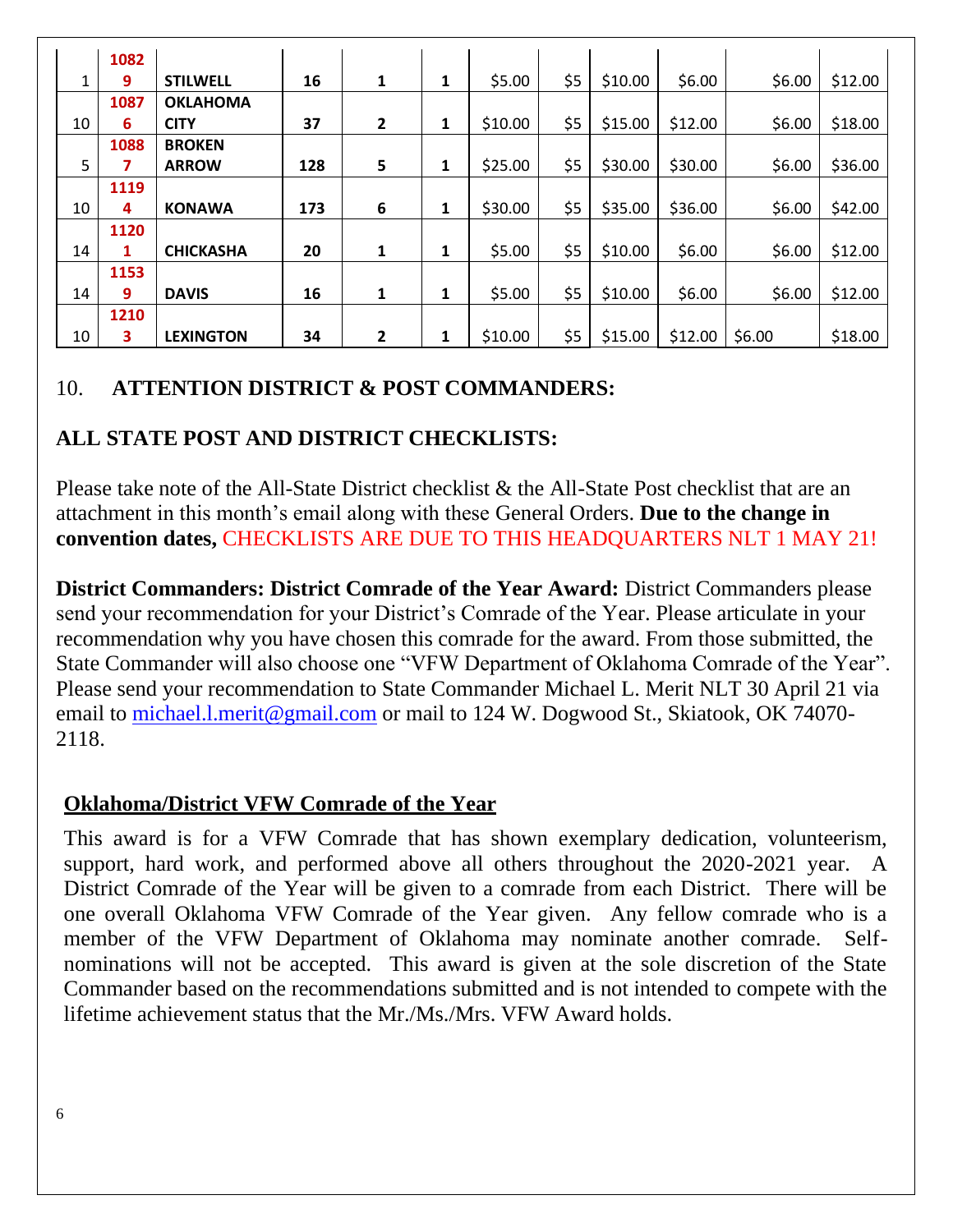$\sqrt{os}/$ 

## MICHAEL L. MERIT STATE COMMANDER

## OFFICIAL:  $\sqrt{$  os  $\sqrt{ }$ Curtis A. Watts

Adjutant

#### *Candidates for Department High Office 2021-2022:*

 Department Commander > Jim Bassett > Moore Post 8706 Department Senior Vice Commander > Jeremy Owen > Eufaula Post 8798 Department Junior Vice Commander >Phil Rose>Ardmore Post 4574 Department Junior Vice Commander >Stacy Reddig>Glencoe Post 4574 Department Quartermaster > Curt Watts > Stillwater Post 2027 Department Chaplain > Rick Willey > Hollis Post 8676 Department Judge Advocate > Gordon Wheeler > Del City Post 9969 Department Surgeon > Erica Wilson-Traxler > Ft. Sill Post 5263

#### **FLYERS FOR CANDIDATES ARE ATTACHED TO GENERAL ORDERS OR WILL BE FORTH-COMING!**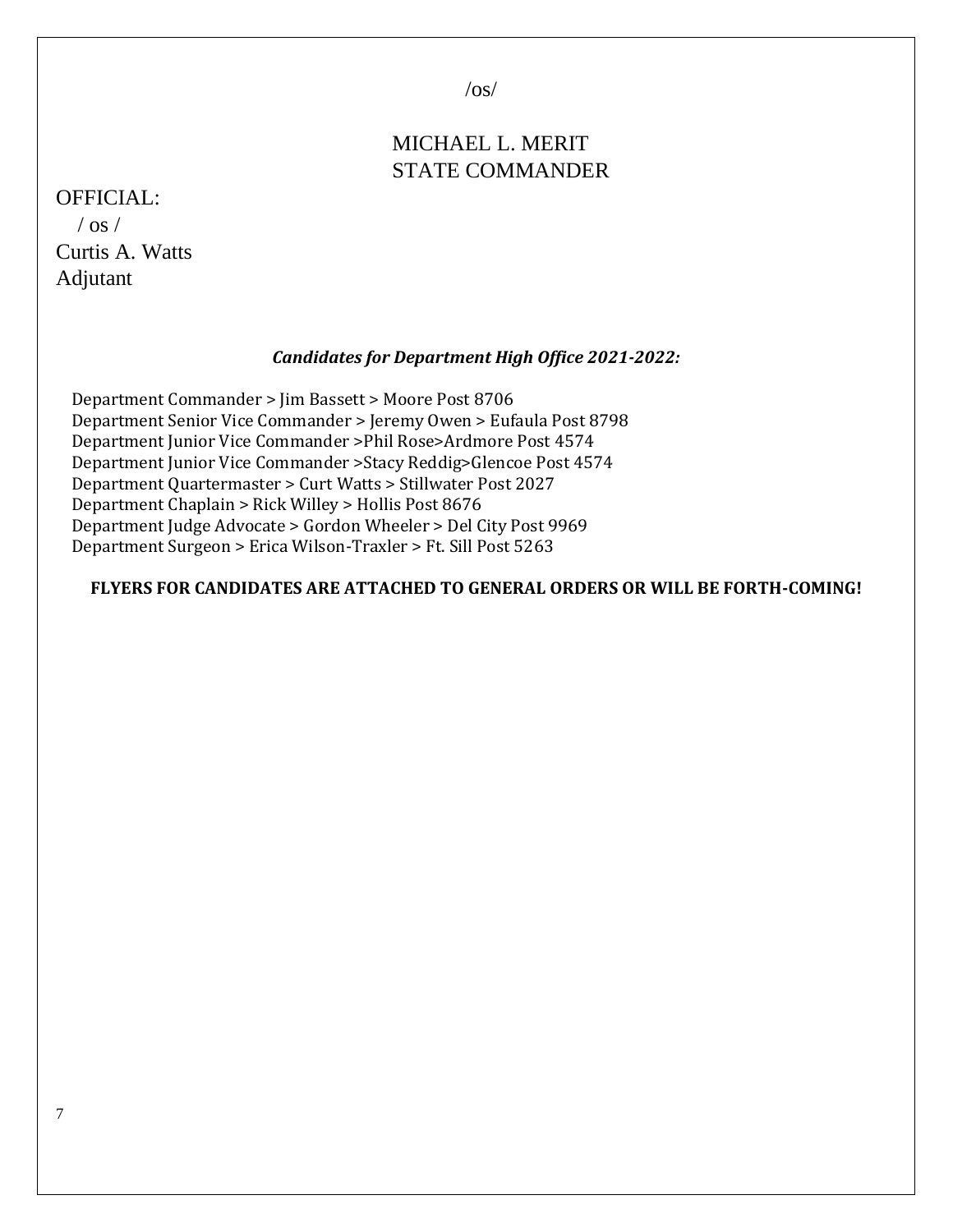

# *FROM THE COMMANDER*

**Michael L. Merit State Commander Veterans of Foreign Wars Department of Oklahoma**



Comrades, April 1<sup>st</sup> 2021

First, I hope this finds all of you and your family healthy and well. If not, I pray for a speedy recovery. Here we are beginning the tenth month of the year. I hope everyone that is able has continued their year in full swing. I know that COVID is still affecting our operations, but there is light at the end of the tunnel. The VA is now offering the shots to all veterans and spouses. Should you desire to get one, please contact your VA representative to schedule your appointment to receive one. We still have a few more months to do great things for our organization, so let's keep up the Oklahoma Standard and go above and beyond it. We got this TEAM OKLAHOMA! So, "Go do that voodoo that you do so well!"

The Commander-in-Chief's April Membership Challenge and the State Commander's April Showers Reinstate Challenge are in full swing. Both are great opportunities to win some big prize money for your Post. Packets went in the mail today containing both membership challenges and a roster of Post and At Large unpaid members. Work them hard. There's a lot of people out there we can bring back into the fold. Remember, COVID has impacted a lot of veterans financially. If they cannot afford the membership dues, you can use your Relief Fund to help them out by purchasing their membership for them. You might even consider getting them a life membership so they will not have to worry about dues again. I know we harp on membership a lot, but the bottom line is more members means more dues returned to the Posts and the Department and for some Posts, that's a big shot in the arm.

8 Membership Update. February end numbers are as follows: Southern Conference, Oklahoma is #3. Nationally, Oklahoma has climbed up #8. We still have 338 to go to that magic 100% before the end of the administrative year. That is down from 669! Keep up the great work. Our highest recruiter to date, NCM PSC Robbie Clark has recruited 145 new members. State Surgeon Stacy Reddig is at 104, State Commander Merit is at 32, State Deputy Chief of Staff Bill Richey at 14, 2 at 11, 1 at 9, 2 at 7, 4 at 5, 5 at 4, 10 at 3, 24 at 2, 46 at 1 and 151 with no recruiter. Quartermasters, please ensure you are entering a recruiter number when putting in new members, so the right person gets the credit for them. We now have 54 of 84 Posts and 1 out of 11 Districts at or above 100%. Our overall breakdown is 229 new members, 364 reinstates and 69 new life members. Last year we were at 93.49% and this year we are at 97.08%. We are currently in  $4<sup>th</sup>$  in Group B for the Commander-in-Chief's Membership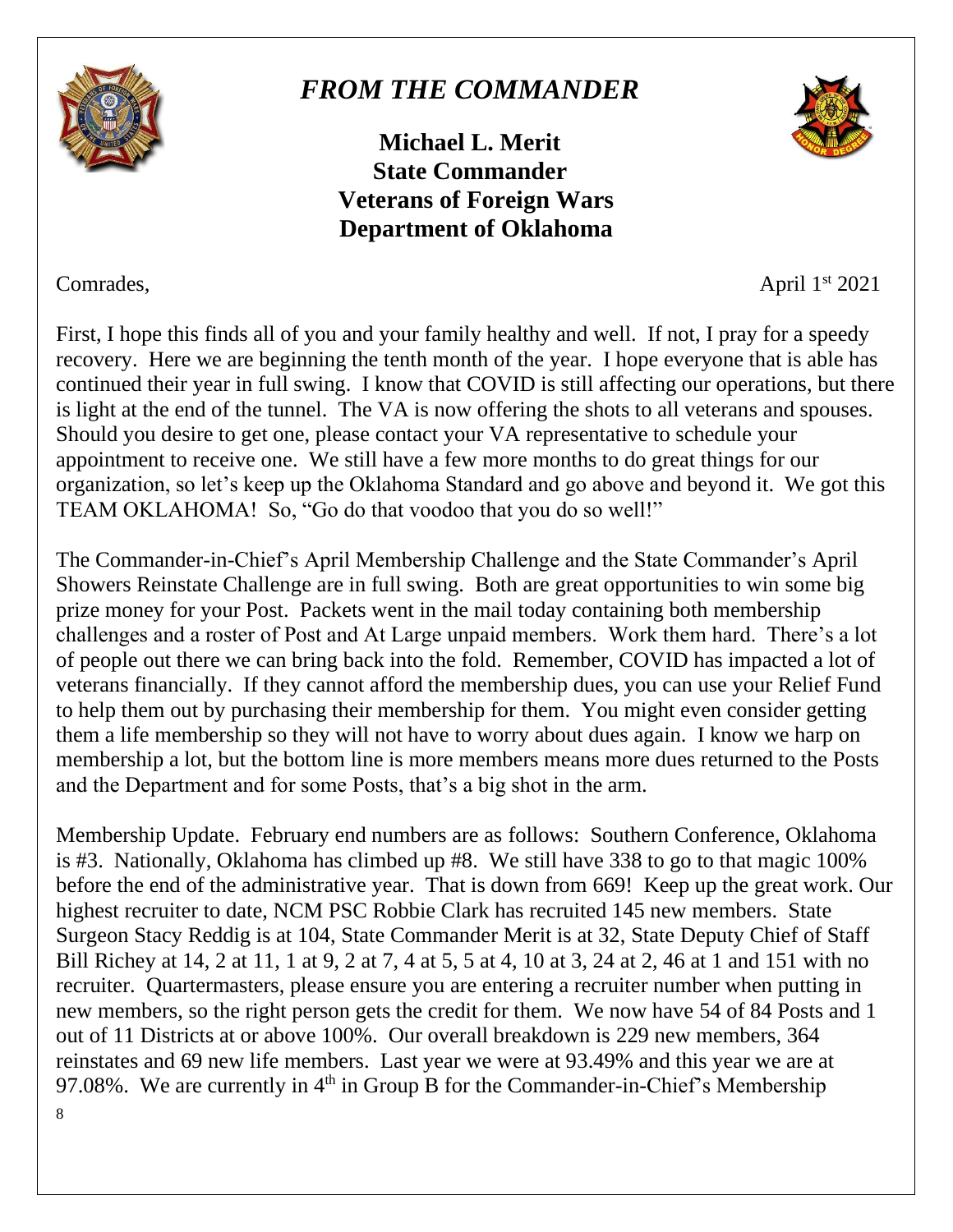Retention Challenge. Remember, keep working those At Large Lists and the Retention Lists you all have received. Let's make it to 1<sup>st</sup>! Keep up the great work!

Concerning working with your town to make it a Purple Heart City, I remind everyone that you *must contact Mitch Reed with the Military Order of the Purple Heart prior to any action being taken!* His contact information is in the packet attached to these General Orders.

One small update to our license plate bills. Ours and the Auxiliary's License Plate bills are in HB1044. All we are waiting for now is the final vote on the floor of Senate before it goes to the Governor. Let's hope this happens soon.

Our Department Centennial is April  $16<sup>th</sup> - 17<sup>th</sup>$ , 2021. Not many Departments get to celebrate 100 years, so this is going to be an amazing experience for all of us. Our Centennial Committee has published the agenda for the weekend and is contained in these general orders. Commander-in-Chief Hal Roesch will be in state starting Monday of that week to install Post officers and celebrate Post anniversaries. We're going to be making a trip up Route 66 visiting Posts along the way. So, if you're on Route 66, be on the lookout that week. You never know when we might pop in to see you. We have sold out of our Centennial Coins. That's awesome! But, if you did not get a chance to purchase a coin, we will have Centennial Pins available starting at the event and throughout the rest of the year. The pins are 1.5 inches with dual attachments on the back and are similar in design to the coins. They will be \$5 each and all proceeds raised between April  $16<sup>th</sup>$  and June  $30<sup>th</sup>$ ,  $2021$  will go to purchasing a bench at the Mission 22 War at Home Memorial in Broken Arrow.



Finally, we are in the last quarter of a very tough but fulfilling year. We still have a long way to go to get back to a normal life. But I have faith in each and every one of you that we will continue pressing forward in doing what we do best: being the voice and action for every military member, veteran and their families here in Oklahoma. When you are feeling like it is getting too tough out there, remember the phrase that got Winston Churchill through the toughest times of World War II, "K.B.O. Keep Buggering On." Thank you for all that you have done so far this year and thank you in advance for all I know you are going to do for the rest of this year. Remember, we are TEAM OKLAHOMA, and we are always First to Fight for Veterans!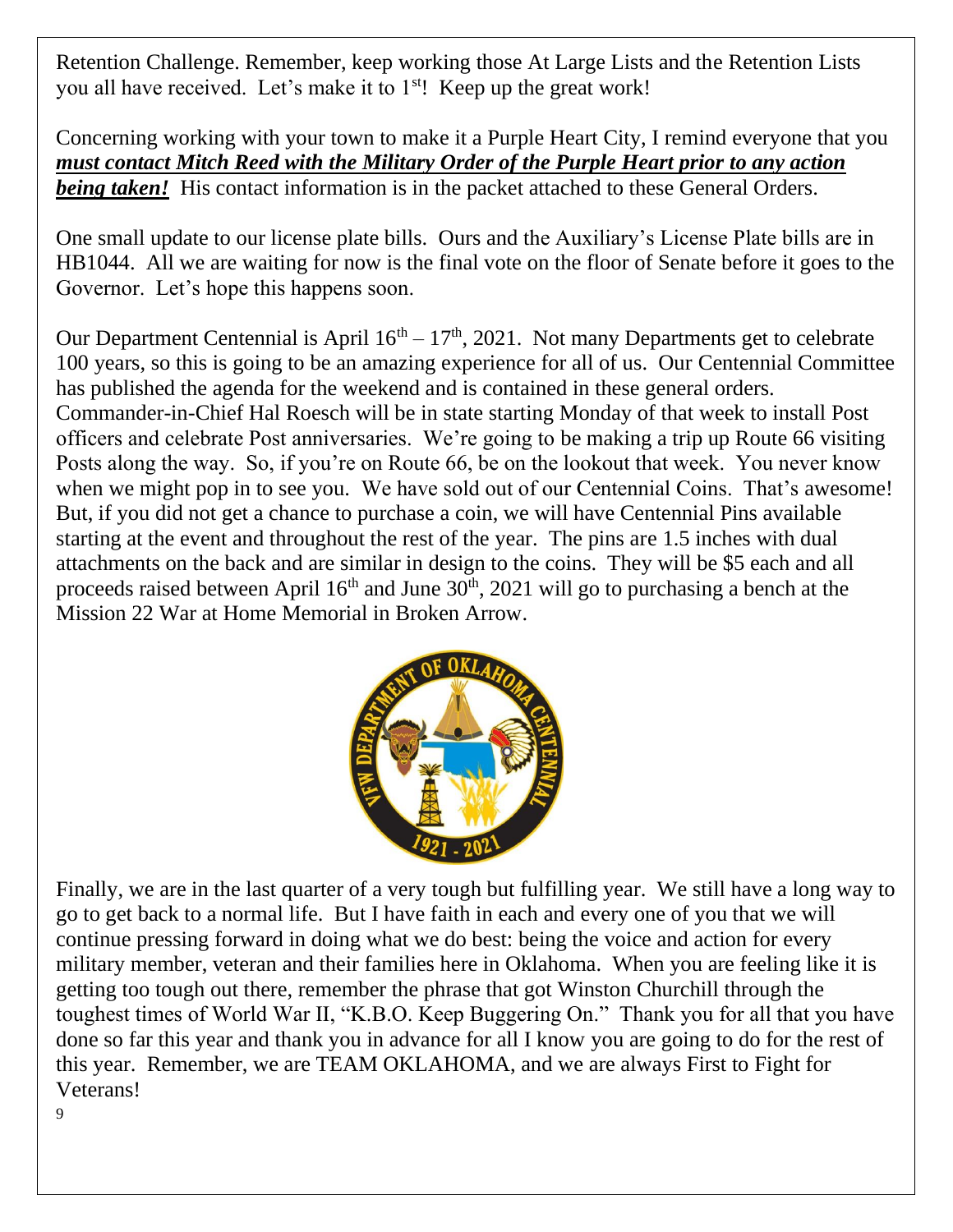# *FROM THE STATE SENIOR VICE COMMANDER*

State Senior Vice Commander National and State Legislative Chair Bylaws/Resolutions Chair

*Jim Bassett* 

Oklahoma is 3<sup>rd</sup> out of 14 Departments within the Southern Conference. Oklahoma is 9<sup>th</sup> out of 52 Departments within the Veterans of Foreign Wars. *As of 29 March, 2021*

# **Seeking WW II veterans!**



**OPERATION SEPTEMBER FREEDOM** is coming to Oklahoma. To do

this, we need any information you can on WW II veterans. *We need a phone number, email, and address of WW II era veterans.* This event is scheduled for August  $1^{st}$  to September 30<sup>th</sup>, 2022. The VFW is sponsoring this and we are partnering with ODVA to make this happen. Information on the organization is available at [https://dreamflights.org/about-osf/.](https://dreamflights.org/about-osf/)



# 100 YEARS OF EXCELLENCE!

10 Centennial – a 100<sup>th</sup> anniversary or its celebration. In April 1921, the Department of Oklahoma received its charter and became a reality. There were dedicated people that recognized the need for the VFW in Oklahoma. They worked hard, organized, with a decided purpose, and eventually created the Department of Oklahoma. These individuals were looking to the future. Our present. This means that in April of this year we celebrate our centennial. 100 years of purpose. 100 years of supporting a great cause. 100 years of working to see that, their vision did not wither away. 100 years of Excellence. 100 years of service. 100 years of supporting the veterans in Oklahoma. Not just the veterans, but also their families and their communities. If you think about it, our National motto is "No does more for veterans". I'm fond of pointing out that many veterans are in families, makes sense that we support the families. Over the years, the families have served, suffered, and felt pride just as the veteran did. And these families live in communities. I know that not many people knew me when I lived here in Oklahoma the first time, but they knew that I served. They would come and ask questions about events on base or items in the news. Veterans have an impact on the communities. As an organized team of veterans and family members, this is the reason we should support our communities. Therefore, 100 years of Excellence and Service, I for one am proud of our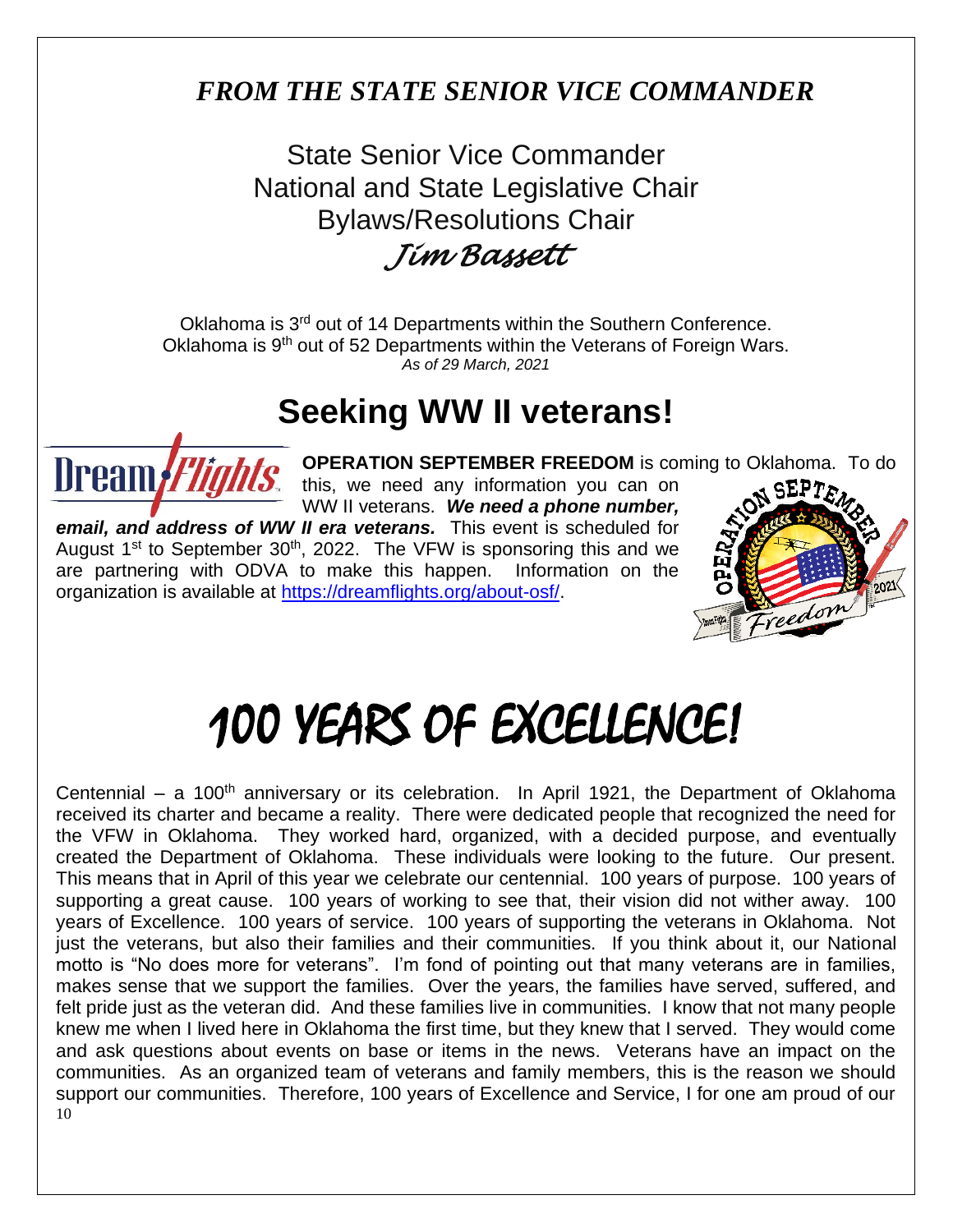history and our present. Moreover, like those 100 years ago, I am looking to the future for more service and excellence.

The fight to stop the eradication of veteran's benefits continues. Learn what is occurring and stay current and knowledgeable on issues. Facebook, Twitter, or other Social Media sites do not always tell the truth so do not get wrapped up on hearsay or social media truths. To do this, simply register to receive the Action Corps newsletter. This is a simple and easy way to stay informed. You can register at [https://votervoice.net/VFW/register.](https://votervoice.net/VFW/register)

RETAIN, RETAIN, RETAIN!!! What is your post's retention rate? What are you doing to help retain post members? Recruiting is half of the battle on our membership. We need to keep the members that we currently have as well as bring in new members.

Founded in 1881, the American Red Cross has been helping and supporting the military and their families. Now we can help the American Red Cross. During this pandemic, their food pantry and clothing locker are still operating and helping those in need. Their main offices have closed or moved to minimal staff. They need food and clothing donations so they can continue to help.



to come out with you for a blood drive. They are always in need of new blood. This is another way that we can help our veterans, families, and communities. If you do donate blood, please submit a report to the Supreme Military Order of the Cooties. They set up an online report of blood donated. They will send you a certificate of recognition if you donate, please submit the information at [http://vampire.puptent1.org/.](http://vampire.puptent1.org/) The blood drives are being sponsored by the Military order of the Cooties Grand of Oklahoma.

The Special Olympics have taken their events the virtual world. Baseball, golf, bowling, dancing. Yes, virtual dances. Even in the virtual **Special Olympics** world, they are still looking for volunteers. They are in need of coaches, assistants, chaperons, and cheering sections. Volunteering or even

sponsoring, either individually or as a post, go to [https://www.sook.org/get-involved/become-a](https://www.sook.org/get-involved/become-a-volunteer/)[volunteer/.](https://www.sook.org/get-involved/become-a-volunteer/) When you are out volunteering for the VFW, please wear something that identifies you as a VFW or Auxiliary member; it helps increase public awareness. I have spent time with some of the Special Olympians. They are some great people and a lot of fun to be around.

> The Oklahoma VFW Foundation has need of volunteers! We are looking for people that enjoy engaging with businesses or other entities that donate money to worthy causes. The board feels that helping the veterans of Oklahoma is the greatest cause of all. We need help reaching out to businesses. Help us help the foundation grow so that it can support us in our

Oklahoma Foundation mission to help veterans.

Like any organization, vacancies occur. If you are interested in serving your fellow veterans, please submit a letter with your fund raising and non-profit experience for consideration. We have also





Oklahoma

Blood Institute



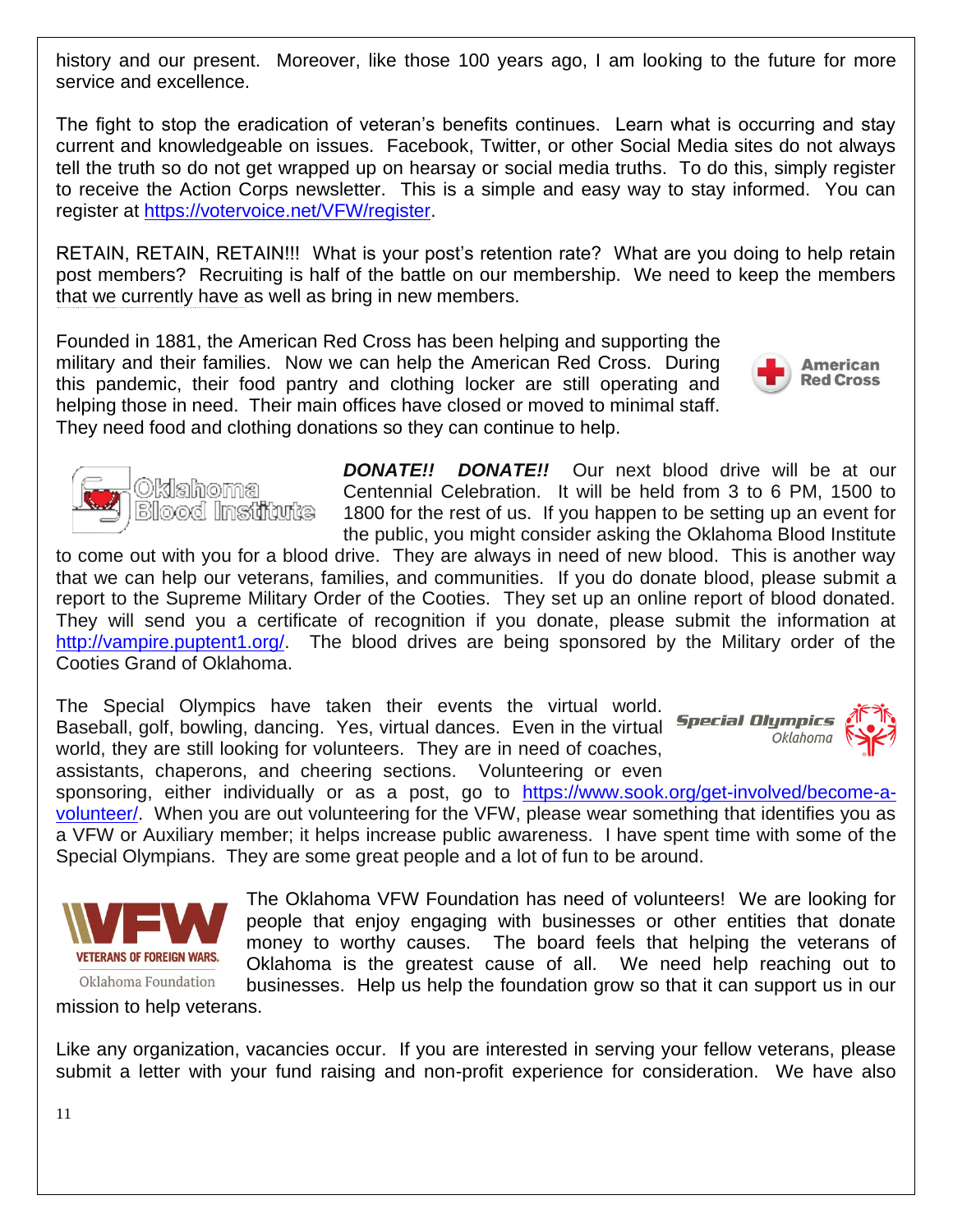asked the Department to vote two members into the board. Please send your experience letter to Jim Bassett, [bassettj15@yahoo.com.](mailto:bassettj15@yahoo.com) I will ensure the board reviews all letters.

# *Be Visible!*

By now, you should have noticed that I want the VFW involved in our communities. When we are out there working in our communities, people notice. And more importantly, they remember. When the time comes for them to think about support of a veteran organization or a veteran, they send them to the VFW. When you have a relative that calls and asks what veterans organization should they donate money to, and then mention several prominent ones from TV. I was stunned to say the least. I told them to donate to the VFW. The post near them was not active and they were not sure if the VFW as a whole still existed.

So I ask, what are you doing in your communities to stand out? When you sponsor an event, does everyone know that you are part of the VFW? Do you have Post or District banners letting people know? Are your members wearing something presentable with VFW or Auxiliary on them? When I was younger, yes before I qualified for the VFW, the VFW Posts were the heart and soul of most communities. I cannot think of any reason that posts cannot be that again. Yes, it is harder in some locations but mostly you just need to go out and do things in the community. Need help with a blood drive, let me know and I will help. Clothing, food, or school supply drives can easily be set up and communities notice.

Any time you help a veteran is also a good time to wear something that identifies you as a member of the VFW or Auxiliary. There are some exceptions if you are working with other entities, check with them to find out if you can wear VFW or Auxiliary items.

# *Be Visible!*

## Jim Bassett

State Sr Vice Commander Department of Oklahoma Veterans of Foreign Wars 1103 N. Blackwelder Oklahoma City Oklahoma 73106 405.664.3929 [Bassettj15@yahoo.com](mailto:Bassettj15@yahoo.com) <https://vfwoklahoma.org/>



Oklahoma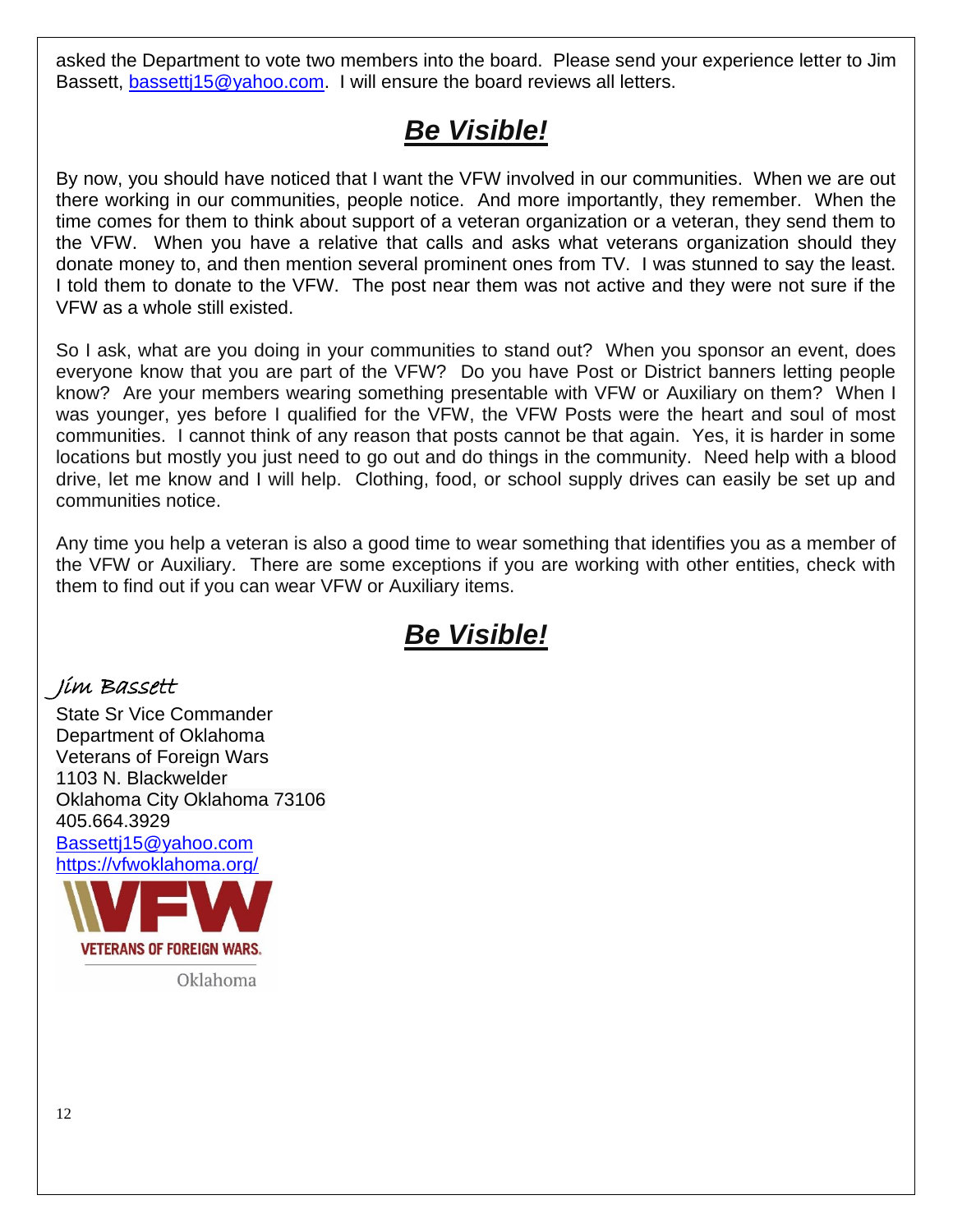# *FROM THE STATE JUNIOR. VICE COMMANDER*

Comrades, I hope this month finds you well and healthy, if not I hope for a speedy recovery. I'm going to keep this short. Recruiting is on a great pace, keep it up and keep thinking outside the box! Our centennial celebration is coming quick so make sure to reserve your rooms and let's have an awesome time together.

Remember, it's election time, do your due diligence and fill your offices! As always, make sure to do your part, because our members are the lifeline of this great organization!

Jeremy J. Owen State JR Vice Commander Department of Oklahoma

## *FROM THE STATE ADJUTANT/QUARTERMASTER*

#### **TO ALL**

#### **PLEASE NOTE THE MAILING ADDRESS FOR DEPARTMENT HEADQUARTERS HAS BEEN CHANGED TO:**

#### **VFW DEPARTMENT OF OKLAHOMA P.O. BOX 1126 OKLAHOMA CITY, OK 73101**

## *FROM THE NATIONAL COUNCIL MEMBER*

**Development:** March Legislative email appeal #2 to all Friends of Freedom. **Programs:** VFW "Buddy" ® Poppy program is fulfilling orders. We encourage all Posts to be planning distribution safely within their local communities. The Buddy Poppy is an amazing occasion to showcase what we do. **Communications:** This year, the VFW will be hosting its first-ever, virtual Parade of Winners on April 1 at 7 p.m. CDT, live on Facebook. Join us as VFW and VFW Auxiliary state and national leadership, representatives from program sponsors [Twisted X](https://www.facebook.com/twistedxofficial/) and [Dell,](https://www.facebook.com/Dell/) and this year's 52 Voice of Democracy Department (state) winners come together from all over the world as we crown the 2021 national Voice of Democracy first place winner. Be sure to [visit the VFW Facebook page, select the Virtual Parade of Winner event, tap](https://www.facebook.com/events/542331846731848/)  ["interested," then "going" to ensure you stay up-to-date and receive all event notifications and](https://www.facebook.com/events/542331846731848/)  [reminders.](https://www.facebook.com/events/542331846731848/) C&PA Director Rob Couture worked with other directors, staff, and production team on the online broadcast of National Commander Hal Roesch's virtual testimony before the special joint hearing of the House and Senate Committees on Veterans' Affairs, March 18, 2021, and subsequent press release and supporting photos. The C&PA director completed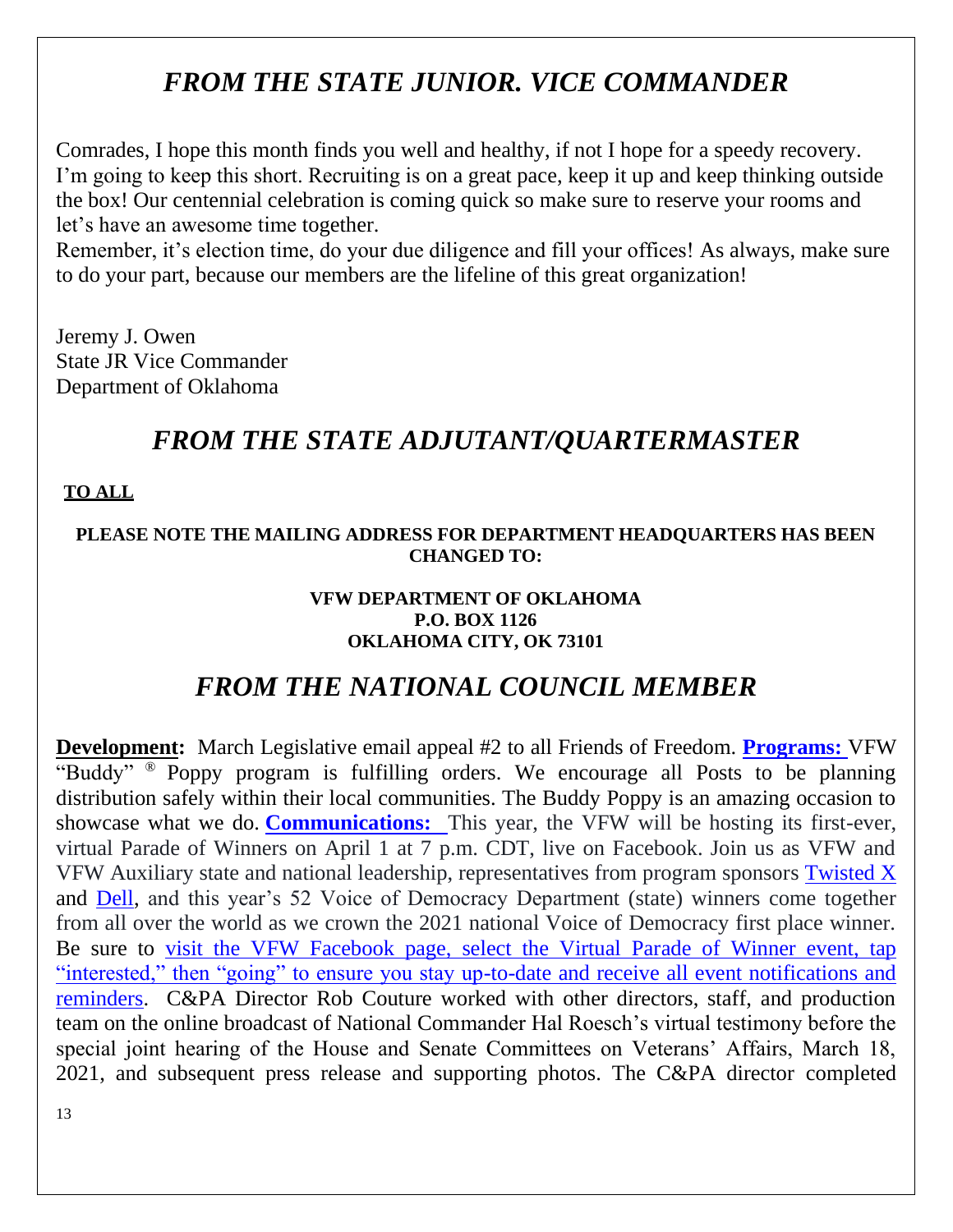14 interviews for the first VFW Podcast as new host. The episode is set to air/post, March 31. **Administrative Operations:** There are currently 52 Posts under suspension, four of which are new. They completed one Post charter revocation, one Post consolidation, and one new Post institution. The organization currently has 6,023 active chartered Posts. Administrative Operations is engaged in 18 Article IX Disciplinary Actions, five administrative actions and three pending membership eligibility challenges. This past week they received four new Bylaws/Articles of Incorporation submissions in for review. We also reviewed and approved five total Bylaws/Articles of Incorporation submissions and currently have 24 submissions pending review and approval. Current turnaround time on Bylaws/Articles of Incorporation submissions is approximately 14 days. **Human Resources Promotion:** Quentin Carroll has been promoted to Deputy Director, Administrative Operations. He was previously the Associate Director, Administrative Operations. **VFW Foundation Attention:** Federal Employees! President Biden has authorized a special Combined Federal Campaign (CFC) solicitation period until April 9, 2021, that allows Federal employees to voluntarily support nonprofits (such as the VFW Foundation) who are responding to the devastation caused by last year's severe winter weather. The VFW Foundation's CFC # is 10511. **National Legislative Service:** VFW National Commander Hal Roesch testified via video teleconference before a special joint hearing of the House and Senate Committees on Veterans' Affairs. The VFW delivered its top priority of toxic exposure reform, demanding Congress develop a comprehensive solution for veterans who were exposed to toxic chemicals during their time in service. The VFW recommends Congress establish an independent commission, free of DOD and VA oversight, as well as partner with the National Academies of Science, Engineering, and Medicine to identify toxic exposures and evaluate their association to certain diseases. Last Thursday, the House Veterans' Affairs Subcommittee on Health and Women Veterans Task Force conducted a hearing to look beyond the Deborah Sampson Act to continue to improve women veterans' health care. VA representatives responded to questions concerning VA's policies and procedures regarding reproductive services and care, gender-specific in-patient substance abuse treatment, COVID-19 vaccination hesitancy, and research on the reproductive health of both men and women. In a statement submitted for the record, VFW National Legislative Service Associate Director Tammy Barlet cited results from a VFW survey of women veterans on gender-specific services, expanding interoperability of electronic health records between VA and Community Care Network providers, and ensuring VA prioritizes reproductive health. Last Wednesday, the Senate passed VFW-supported [H.R. 1276,](https://www.congress.gov/bill/117th-congress/house-bill/1276/text?loclr=cga-bill) the *Strengthening and Amplifying Vaccination Efforts to Locally Immunize All Veterans and Every Spouse Act (SAVE LIVES Act)*, previously titled the *Department of Veterans Affairs Veterans' and Caregivers' COVID-19 Immunizations Now Expanded Act of 2021* (*VA VACCINE Act of 2021)***.** The Senate version would expand on the VA VACCINE Act to include all veterans, their spouses, and caregivers when VA has the vaccine supply to do so. Last Wednesday, the *Fair Care for Vietnam Veterans Act of 2021* was introduced by Senate Veterans' Affairs Committee Chairman Jon Tester (D-MT) along with 16 senators. The VFW-supported bill would add hypertension and MGUS (monoclonal gammopathy of undetermined significance) to the list of presumptive conditions associated with Agent Orange exposure. VA has yet to add these to the list even though science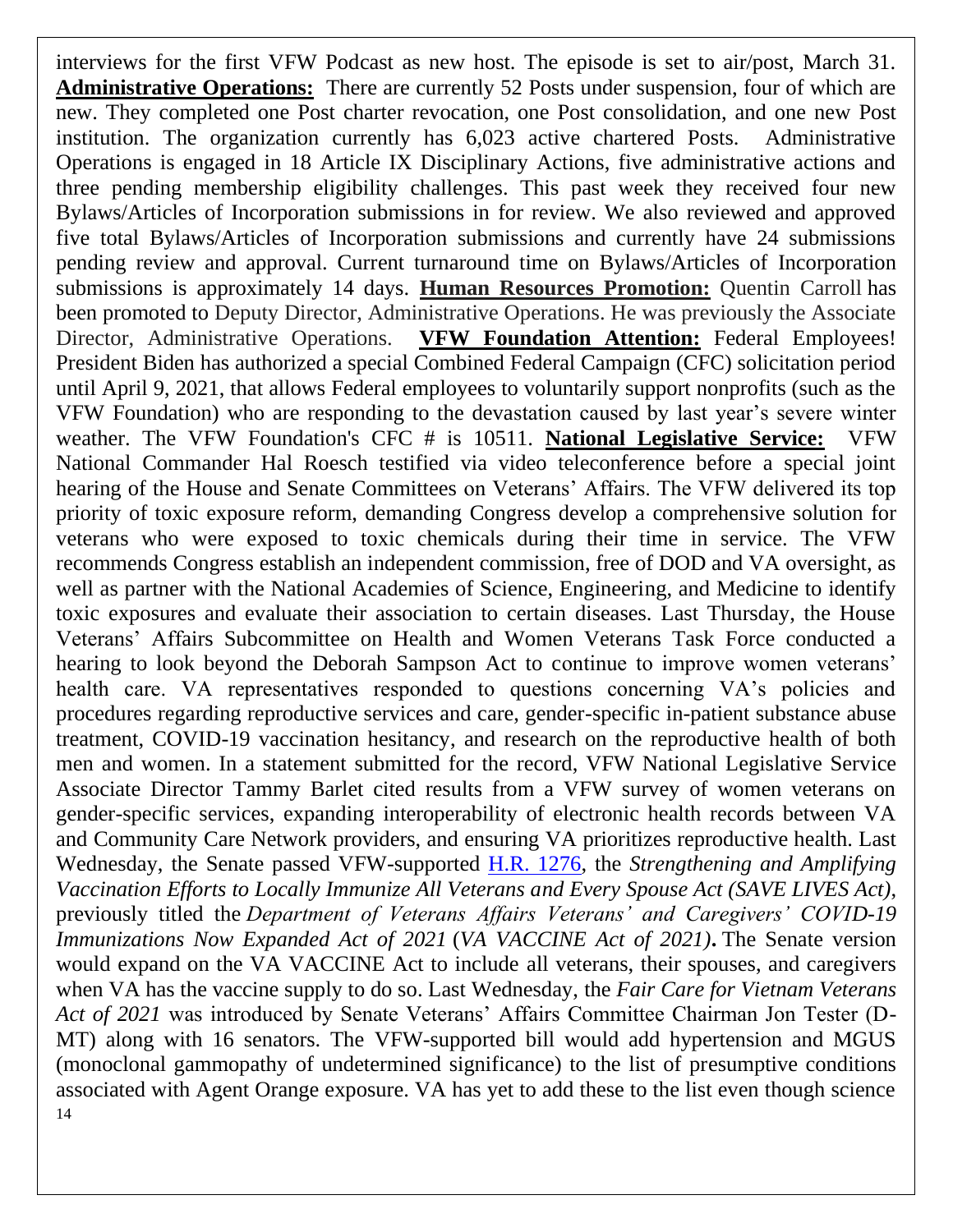shows they meet a stronger evidentiary standard than some of the previously approved conditions. The VFW currently supports [12 pieces of legislation](https://votervoice.net/VFW/bills) pending before the 117th Congress. **National Veterans Service:** National Veteran Service Director Ryan Gallucci testified before the House VA Subcommittee on Disability Assistance and Memorial Affairs to present the VFW's recommendations on how to address the current backlog of VA compensation and pension exams. The backlog began to grow last spring when COVID-19 forced VA to temporarily halt all C&P exams. Now, some veterans are still waiting for exams to be completed because of COVID, meaning many will wait months for rating decisions. VFW proposed using private health evidence, VA doctors, and improved telehealth capability to rate as many claims as possible, to ensure contract vendors maintain quality and professionalism standards while expanding capacity, and for VA, VSOs, and vendors to collaborate on communicating with veterans on what to expect in the process. Later in the day, Gallucci also participated in a roundtable discussion with the House VA Technology and Modernization Subcommittee to address the digital divide among veterans, promoting the VFW's participation in Project ATLAS and the VFW's capability to deliver benefits assistance despite COVID restrictions. NVS participated in follow-up requirement sessions with Veterans Benefits Administration to help build a new notification and review system for VSO advocates. This ongoing effort will help VSOs regain optics on the clients they serve following last year's decision by VBA to eliminate the 48-hour pre-decisional review. NVS remains optimistic that a new pilot program for notification and review will once again allow VFW to provide the kind of service our clients expect. NVS VFW's National Pre-Discharge Representatives continued to provide virtual benefit briefings to transitioning service members around the country, this week hosting briefings for Joint Base Andrews, Joint Base Anacostia-Bolling, Washington Navy Yard, and Fort Hood. **D.C. Operations:** This week, D.C. Ops virtually attended a House Armed Services Committee hearing on extremism in the military. The committee received testimony from experts reporting that during the riot on Jan. 6, when military personnel and veterans were among those who stormed the U.S. Capitol building. The Justice Department is working to hold these individuals accountable, and those actively in the service may face military prosecution. But the military also must tackle the underlying issues at play and do more to understand and address extremism in the service. D.C. Ops also attended this week a Senate Armed Services Committee on military sexual assault. The committee heard testimony that presented the analysis of reports of sexual assault and the DOD's efforts to address the problem by focusing on prevention. D.C. Ops also attended the Defense Health Agency quarterly leadership VSO/MSO meeting in which officials discussed limiting the DHA's National Defense Authorization Act (NDAA) Chapter 703 reforms regarding military medical billet reductions restriction to use of some military installation Medical Treatment Facilities by retirees and military families. Remarkably busy month to be sure!

Robbie Clark National Council Member Department of Oklahoma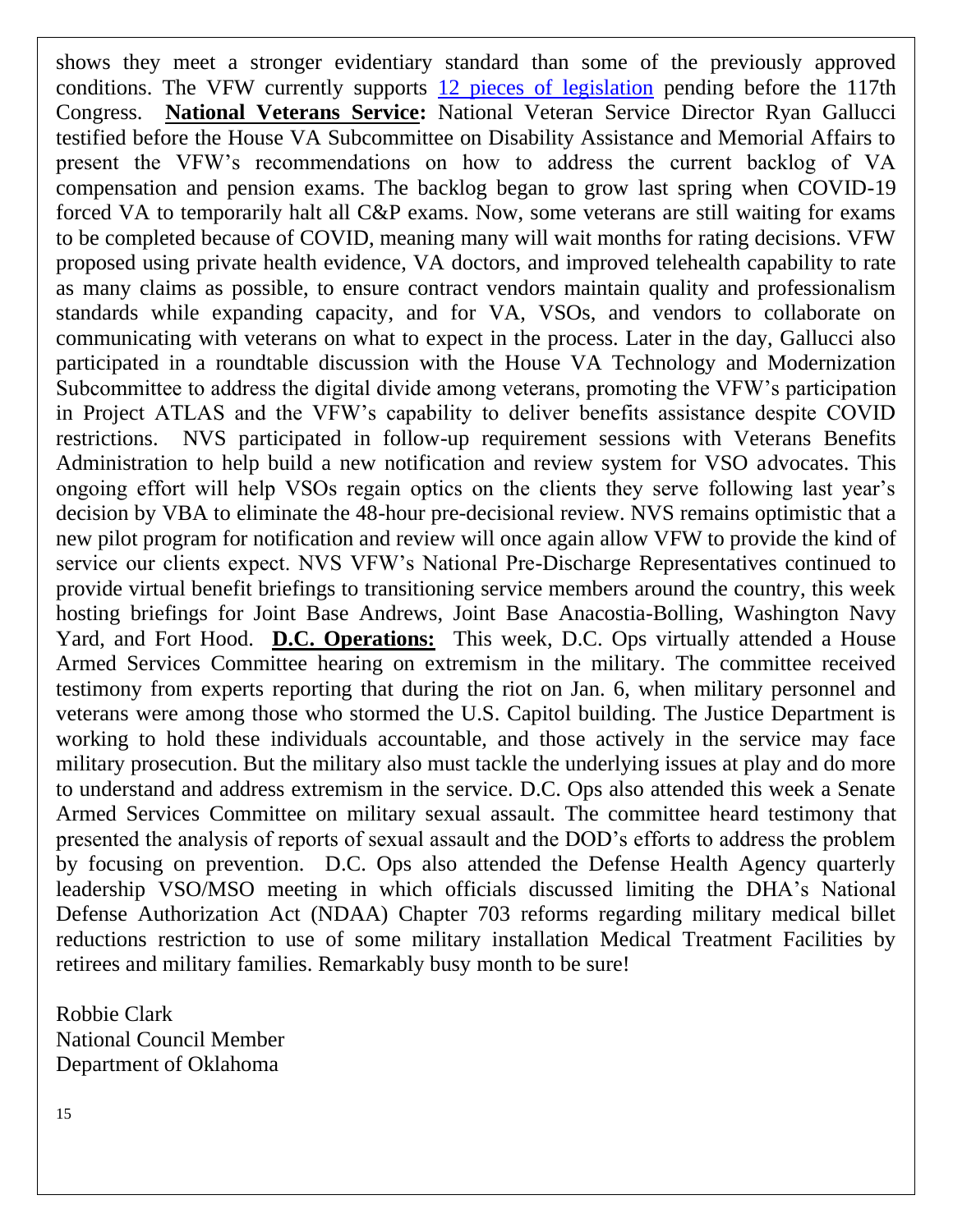# *FROM THE STATE SURGEON*



#### STACY REDDIG: VFW OKLAHOMA STATE SURGEON GENERAL ORDERS: APRIL 2021

Hello Comrades, Sisters and Brothers:

 As you all have been seeing in some areas of the State, VA Hospitals and nursing homes are opening visitations. Not all Veterans are in the VA Hospitals. Did you know that most of our veterans receiving long-term care are NOT in a VA facility? NOPE. Most are right around the corner from you in your LOCAL nursing homes, convalescent centers, and assisted living facilities. Most of our veterans in long-term care never see a person from the VFW because they are not where WE are used to finding them.

Let's not forget about these Veterans. Here are ways to find the ones not at the VA Hospitals:

- Develop a visitation schedule or program plan for a local facility's veteran patients.
- Contact your local nursing home.
- Contact your local memory care/convalescent center.
- Contact your neighborhood assisted living.
- Involve VFW members who are too far from a VA facility to volunteer there (they are not too far from their own local nursing homes!)

These places have activity directors that will greatly appreciate VFW members coming to help with their Veterans. The activities director will help you estimate how many veterans they have in their facility, and how the VFW can assist them with needs and the kind of patriotic programs they'd like you to host (think Flag Day, Pearl Harbor Day, Memorial Day, etc.). All residents would benefit from our visits and are encouraged to take part but make a special fuss over the veteran residents!



 I have learned about an awesome resource that can be printed out and put in communities! The Auxiliary has what they call "Resource Rack Cards". It has lots of resources to assist Veterans and their families. This card is a one-stop shop of agency names, phones numbers and websites for people to find the assistance they need and are entitled to because of their service to our great country! Awesome to

have these at Stand Downs, welcome home, or deployment events and in recruiting booths. These can be printed on card stock. Please get with an Auxiliary member to obtain Resource Rack Card or contact me and I can get it emailed to you!

16 March has been a busy month. Making many phone calls to VA Hospitals, members, and outreach programs to see how better the VFW can assist in any way. Membership is especially important right now. With the help of all VFW Post working with me on their memberships, I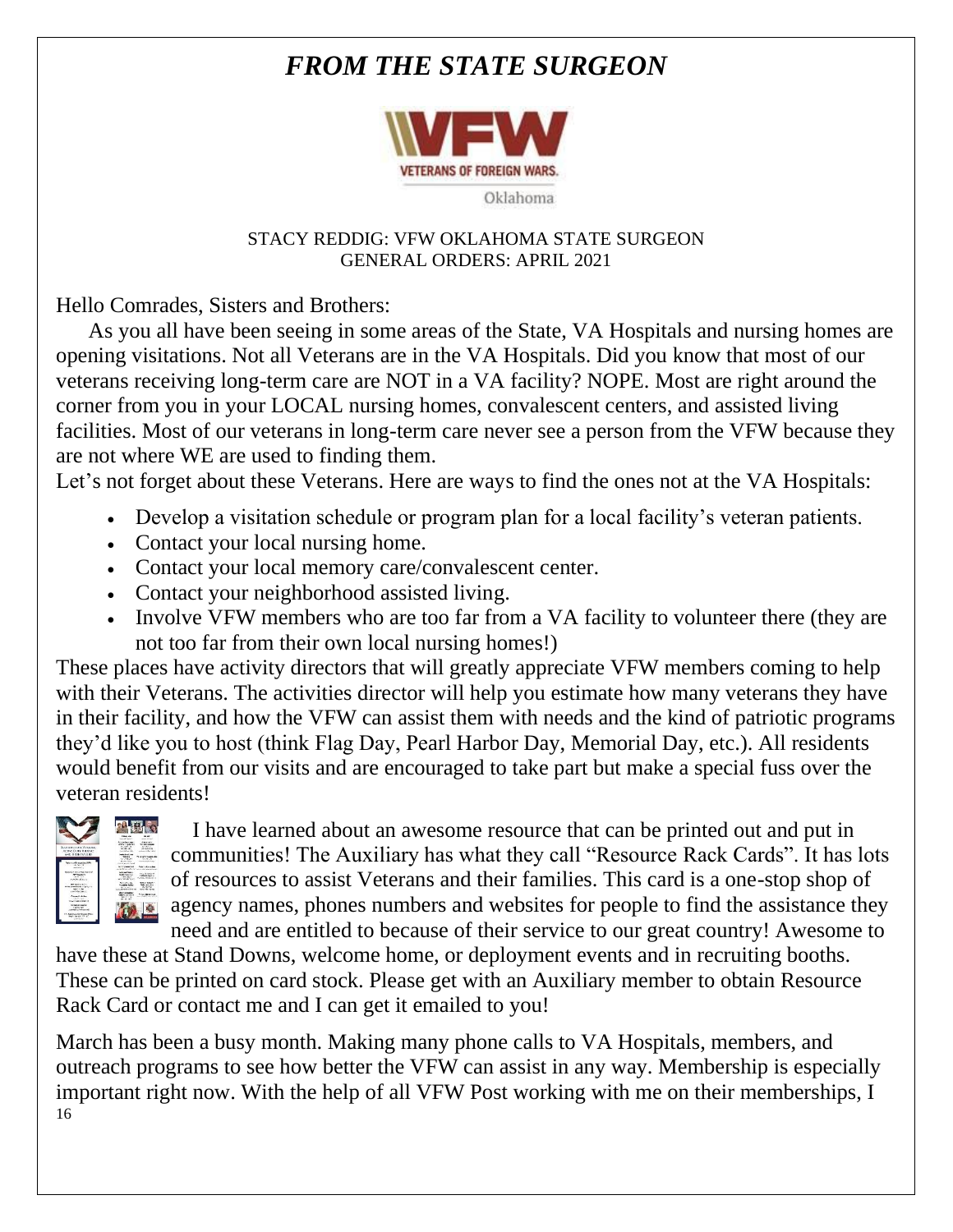have obtained Century Recruiter. Thank you to all, without your help, this would of no been possible. Let's continue working together in obtaining 105% in membership for all Post!

Also, March 22, 2021 the Veterans of Foreign Wars announced the improving its member benefits offerings by teaming up with Hear in America to provide VFW members and their extended families free hearing screenings, a Low-Price Guarantee, and other benefits for hearing aid purchases. For more information on Hear in America benefits for VFW members and their families or to sign up for your free hearing screening with no enrollment fee or premiums, call 1.800.286.6149 or visit [www.vfw.org/join/member-benefits/medical-services.](http://www.vfw.org/join/member-benefits/medical-services) If you have any questions, please do not hesitate to call, text, or email me.

Stacy Reddig State Surgeon VFW Oklahoma 405-421-1990 [stacyreddig32@gmail.com](mailto:stacyreddig32@gmail.com)

# *FROM THE V& MS COMMITTEE CHAIR*

Veterans and Military Services Committee Chair



Hello Comrades, Very soon we will have new leadership in the State and many Districts and Posts. I urge each and everyone of you to get behind and get involved with our VFW. You may want to volunteer to be one of the new leaders and rest assured, if you do, you will not be left by yourself in taking on a new role. One of the tenants of the VFW is to mentor and support those coming after you.

On March 15<sup>th</sup> VMS working with Post 8706 and the Auxiliary hosted and provided refreshments for the 45th ICBT's Daddy/Daughter Dance which was held at the Belflower Chapel and Event Center. The Post applied for and received a \$200.00 grant to help cover the costs.

Please let me know anytime your District or Post provides assistance to the Oklahoma Guard, Active Duty Personnel and Veterans so it can be reported to National.

VMS Programs are an integral part of the VFW's never-ending obligation to assist members of the active-duty military, national guard and reserves, as well as their families. VMS is broken down into 4 distinct stand-alone programs.

• Operation Uplink

17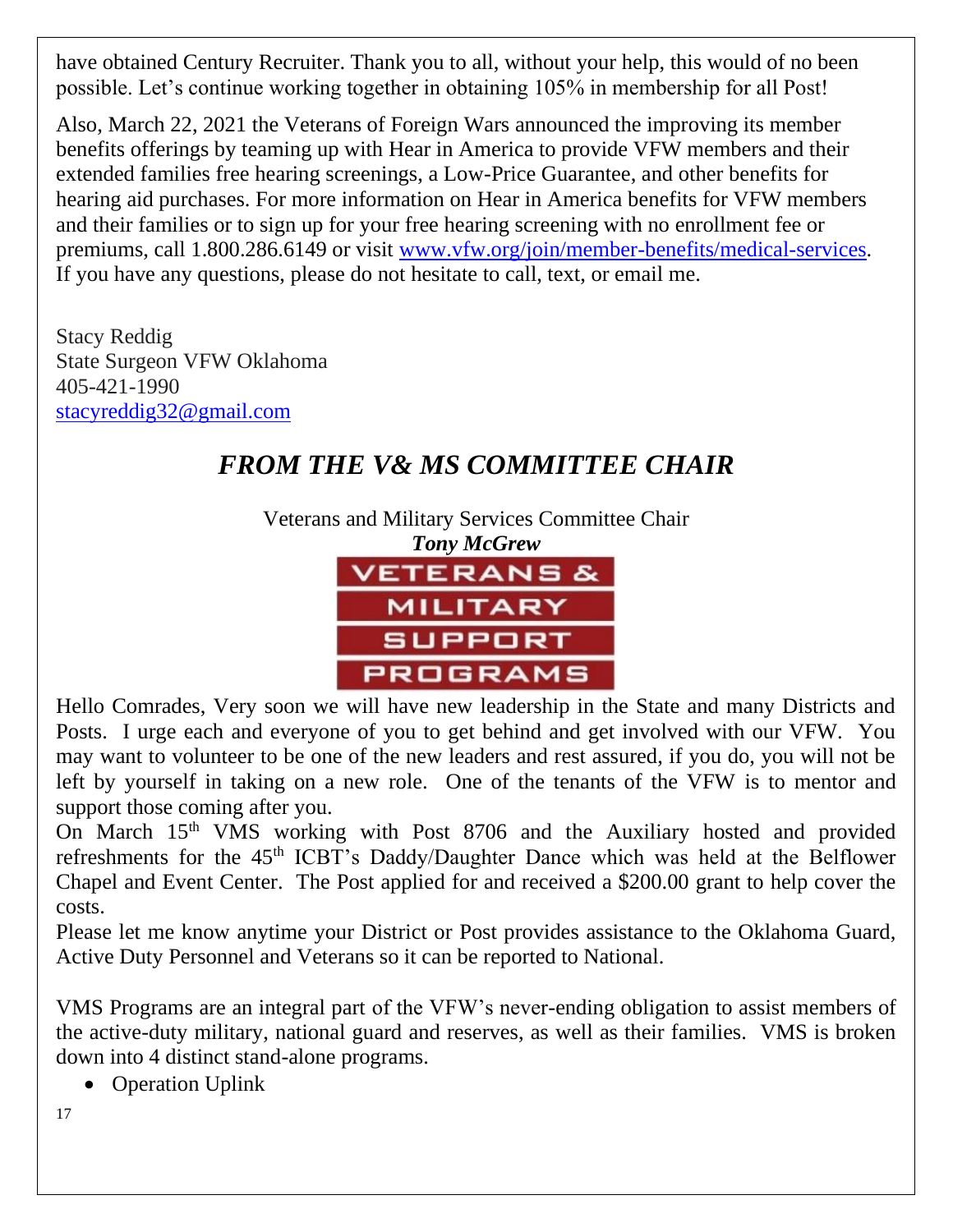- Unmet Needs
- Military Assistance Program (MAP)
- VFW "Sport Clips Help a Hero Scholarship" program

We will cover these programs individually and in more detail throughout the year. If you have any questions about any of these programs, please let me know.

## Upcoming Volunteer Opportunities and Events:

April  $30<sup>th</sup>$  2021 – Hope Community Services is sponsoring a Veteran's Resource Fair and they invited to us to participate. We will have a table and be able to speak to and provide information to all the participants. Everyone is invited to attend and help with the table. SEE THE ATTACHED FLYER.

All for One; One for All Tony McGrew State VMS Chair Department of Oklahoma Veterans of Foreign Wars 1103 N. Blackwelder Oklahoma City, Oklahoma 73106 405-820-6467 [Tony.vfw8706@gmail.com](mailto:Tony.vfw8706@gmail.com) [https://www.vfwoklahoma.org](https://www.vfwoklahoma.org/)

# *FROM THE Mr. Miss/Mrs VFW AWARD CHAIRMAN*

#### **DEPARTMENT OF OKLAHOMA MR/MISS/MRS VFW AWARD**

This award was established by Past State Commander William Beane after his candidacy for National Junior Vice Commander-n-Chief. At the time of the creation of this award the Department of Oklahoma agreed to administering and maintaining all funding for the award.

The Past Commanders Club of the Department of Oklahoma has accepted the responsibility and honor of sponsoring this award effective June 20, 2020.

The award is the most prestigious award that can be received from the Department of Oklahoma, and is designed as a Life Time Achievement Award. The award is to honor a member of the Department of Oklahoma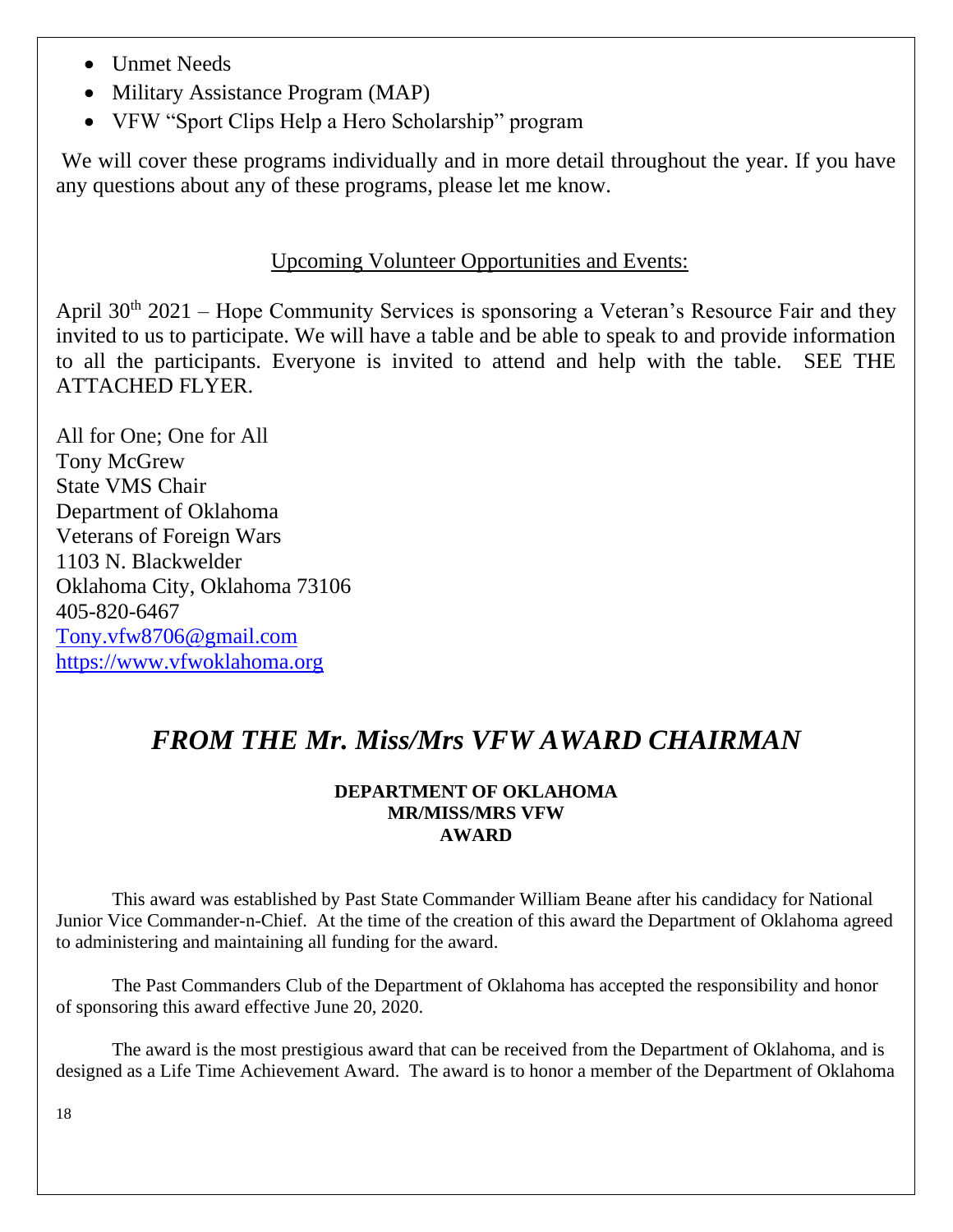Veterans of Foreign Wars who has gone above and beyond to help and assist his/her fellow veterans and the betterment of the VFW organization.

#### **Requirements for nomination for this award:**

**The nominee must be in good standing within the Department of Oklahoma, their Post and District.**

**The nominee must have been a continuous member for a period of eight (8) years.** 

**The nominee must be active in all levels of the VFW and whose activities have benefited their fellow veterans and their local community.**

**The nominee's activities/accomplishments should be on a continuing basis and not based on one (1) or two (2) years of involvement as other awards have been established to recognize those individuals, such as Comrade of the year, etc.**

**The nominee who receives this award will not be eligible to receive a second or subsequent award.**

**No past or current Department Officer shall be eligible for this award unless they have been out of elected Department Offices for a minimum of five (5) years and have continual and substantial activity within the Department of Oklahoma and the Post and District levels.**

**Paid employees of the VFW, are not eligible for this award.**

#### NOMINATION AND JUDGING FOR MR/MISS/MRS VFW

- 1. Nominations shall be submitted in letter format to the Chairperson of the Mr/Miss/Mrs VFW Judging Committee who will be chosen by the Past Recipients of the Award. The nomination should be not more than two (2) type written pages. The nomination should include the name of the nominee, when they joined the VFW, their Post number, and their activities at all levels of the VFW within the Department of Oklahoma. Please include the title for which the member is being nominated for (i.e. Mr, Miss, Mrs.).
- 2. A listing of offices held by the nominee should not be the sole basis for the nomination but should include any other substantial activities the nominee has performed.
- 3. Deadline for nominations will be 30 days prior to the scheduled Department Convention.
- 4. The Chairperson of the Judging Committee will then submit all the nominations received to the Judging committee which will consist of all Past Mr/Miss/Mrs VFW award recipients (a list of known recipients is attached).
- 5. If a Past recipient submits a nomination package for a member then that Past recipient should recues themselves from the judging committee for that year.
- 6. The judging Committee after reviewing all nominations will select that individual whom they feel best exemplifies the Mr/Miss/Mrs VFW Award. The committee members will submit their choices to the

19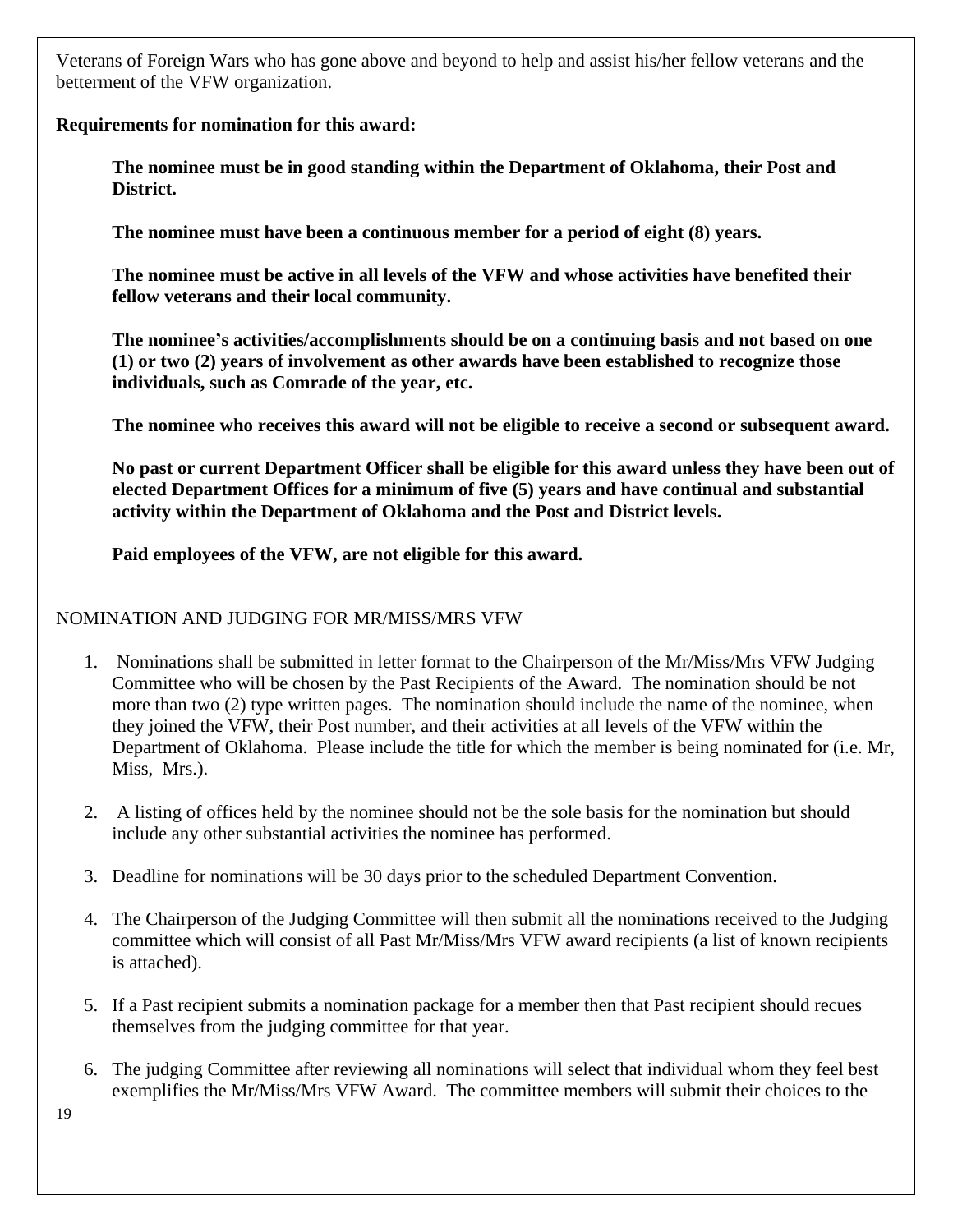Award Committee Chairperson who will compile the votes and notify the Committee of the winning nomination. All votes will be retained until the award is presented and may be reviewed by any Past Mr/Miss/Mrs VFW Award recipient. All ballots will then be destroyed after the award is presented.

7. The nominee chosen to receive this award will be presented with a plaque in honor of this outstanding achievement. The presentation will be at the annual awards banquet at the Department Convention.

Known Past Award Recipients

| <b>NAME</b>          | <b>YEAR</b> | <b>EMAIL</b>             |
|----------------------|-------------|--------------------------|
| <b>Stacy Reddig</b>  | 2005        | staceyreddig@gmail.com   |
| Herman Almendinger   | 2007        | hoa $92731@$ aol.com     |
| Curtis "Doc" Bohlman | 2009        | vfwsg4x@sbcglobal.net    |
| Harlan J. Bjorgo     | 2010        | jaybjorgo@outlook.com    |
| Gordon Wheeler       | 2011        | vfwjudge@cox.net         |
| <b>Robert Clark</b>  | 2015        | f172driver@gmail.com     |
| Ron Gimondo          | 2016        | mondostraw@yahoo.com     |
| Robert McGill**      | 2018        | rdmcgill@sbcglobal.net   |
| <b>Kenneth Pike</b>  | 2019        | kpike@cableone.net       |
| Ron Slowik           | 2020        | rojslowik@suddenlink.net |
| <b>Bill Milan</b>    |             |                          |

(Deceased Award Recipients are not listed.)

NOTE: \*\* Denotes Judging Committee Chairperson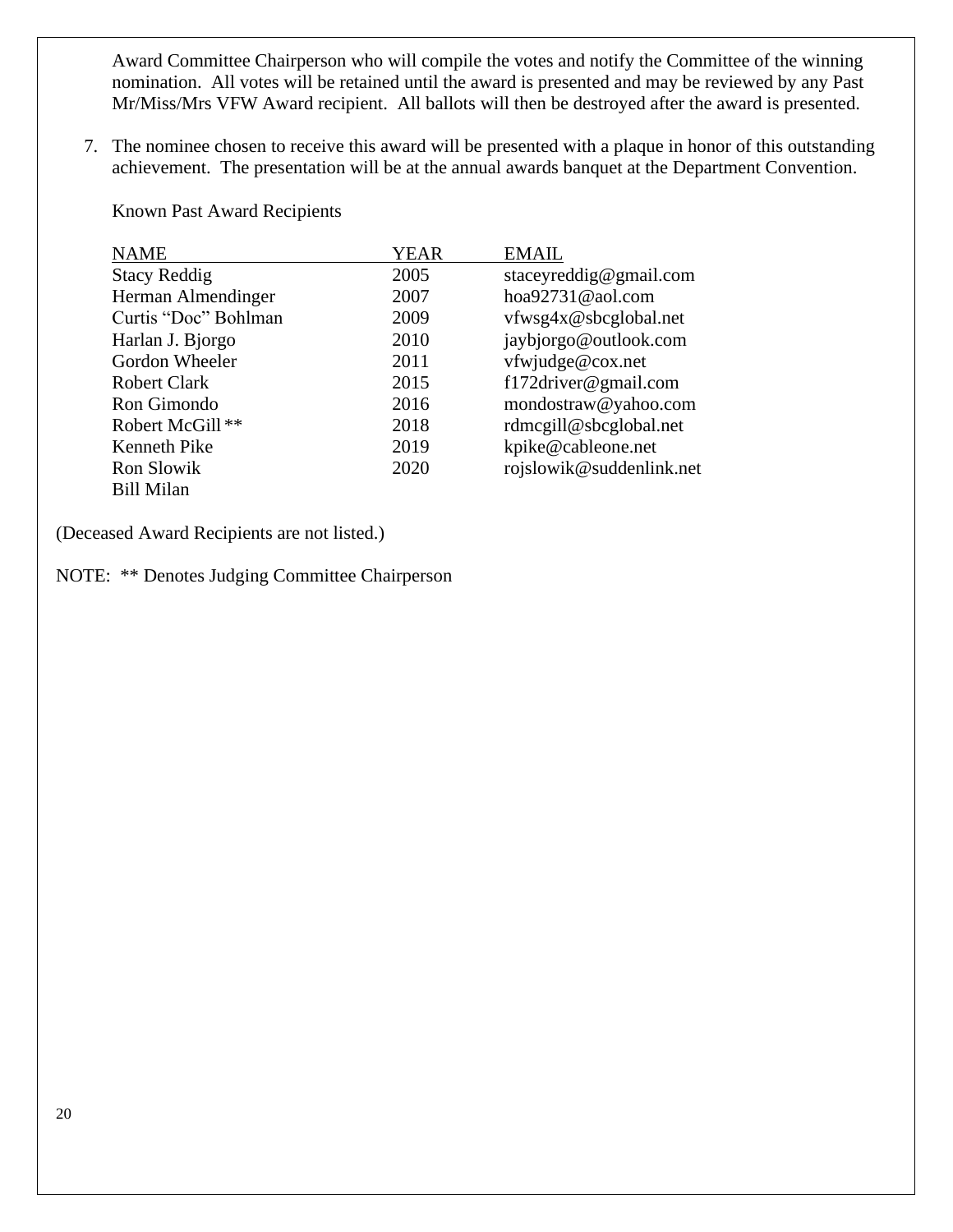### **DISTRICT CONVENTION/MEETING INFORMATION**

 D-1 > 24 Apr 21 11am>Post 5307, Salina> St. Cdr. Merit D-3 > 02 May 21 11am, Post 3649 Wilburton> Sr. Vice Cdr Jim Bassett D-4 > 01 May 21 11am>Post 3916 Durant> St. Jr. Vice Cdr Jeremy Owen D-5 > 25 Apr 21 10am>Post 577, Tulsa> St. Cdr Mike Merit D-7 > 01 May 21 11am>Post 8798, Eufaula> St. Surgeon Stacy Reddig D-8 > 02 May 21 11am>Post 3656, Bristow> St. Adj/QM Curt Watts D-9 > 0**8** May 21 10am>Post 1719, Chandler> St. Jr. Vice Jeremy Owen D-10 >24 Apr 21 10 am>Post #8706, Moore, New Hope Church, 12323 S. Penn, OKC > PSC Mabry D-13 >01 May 21 12:30pm>Post # 6143, Weatherford> PSC Darryl Mabry D-14 >15 May 21 11am> Post 4574 Ardmore> St. Jr. Vice Cdr Jeremy Owen D-15 >08 May 21 @11 am> Post # 4876 Altus > St. Surgeon Reddig/PSC Darryl Mabry

#### **DATES TO REMEMBER:**

- 02 Apr> Good Friday
- 04 Apr> Easter Sunday
- 11 Apr> Persian Gulf War Official Cease Fire (1991)
- 19 Apr> Alfred P. Murrah Federal Building Bombing (9:02 AM April 19, 1995)
- 01 May> Loyalty Day
- 06 May> National Day of Prayer
- 07 May > Unconditional Surrender of all German Forces Signed (1945)
- 07 May> Military Spouses Day
- 08 May > V-E Day Declared (1945)
- 09 May > Mother's Day
- 15 May> Women's Army Corps Founded (1942)
- 15 May> Peace Officers Memorial Day